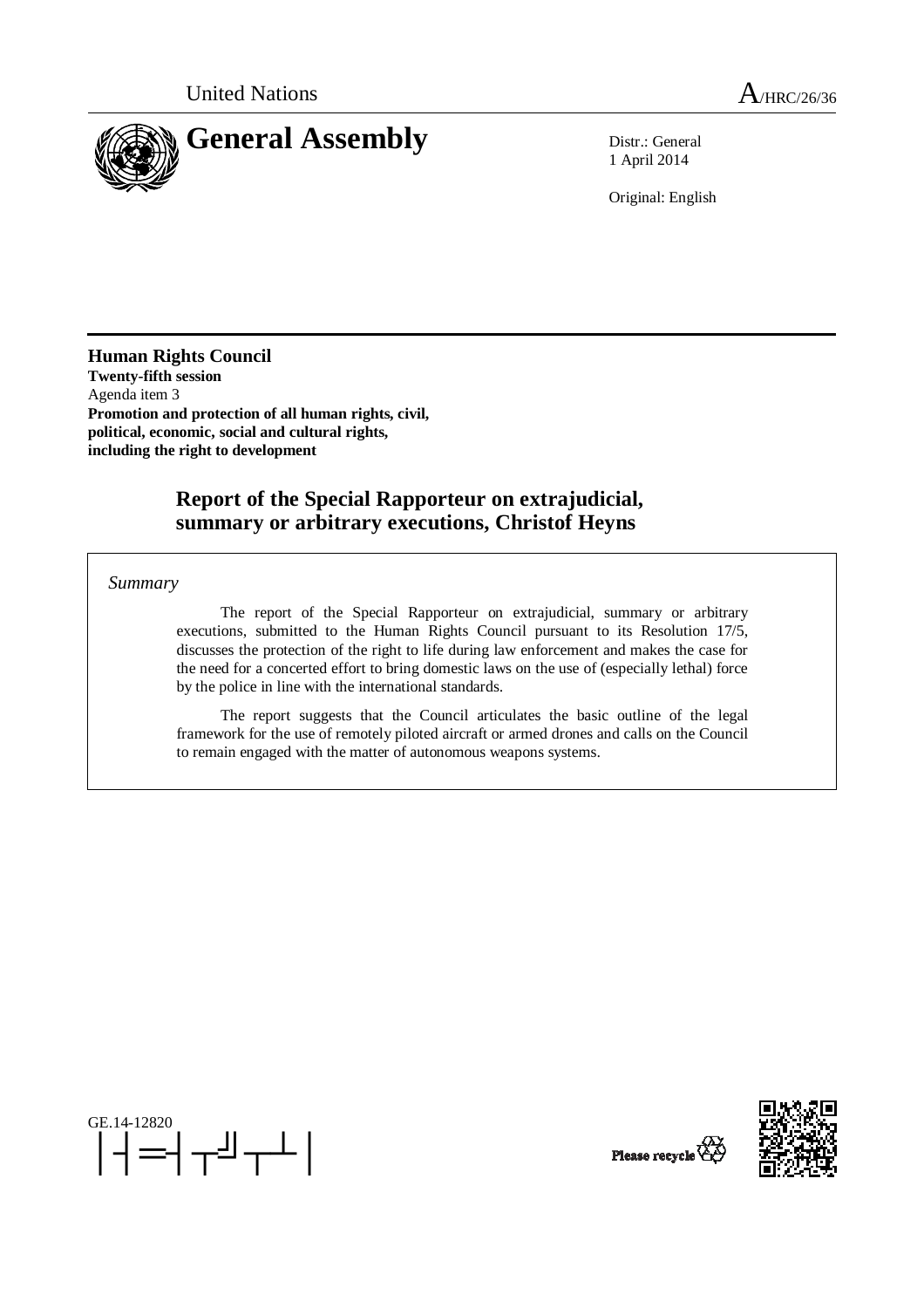# **Contents**

|         |           |                                                                        | Paragraphs  | Page           |
|---------|-----------|------------------------------------------------------------------------|-------------|----------------|
|         | I.        |                                                                        | $1 - 21$    | 3              |
|         | А.        |                                                                        | $1 - 2$     | 3              |
|         | <b>B.</b> |                                                                        | $3 - 4$     | 3              |
|         | C.        |                                                                        | $5 - 11$    | 3              |
|         | D.        |                                                                        | $12 - 21$   | $\overline{4}$ |
| $\Pi$ . |           | Protecting the right to life in law enforcement: The need for domestic | $22 - 132$  | $\overline{4}$ |
|         | А.        |                                                                        | $22 - 34$   | 4              |
|         | <b>B.</b> |                                                                        | $35 - 41$   | 6              |
|         | C.        |                                                                        | $42 - 85$   | 7              |
|         | D.        | Domestic laws on the use of lethal force by law enforcement officials  | $86 - 100$  | 15             |
|         | Е.        |                                                                        | $101 - 107$ | 17             |
|         | F.        | Opportunities to engage in, encourage and support domestic law reform  | $108 - 114$ | 18             |
|         | G.        |                                                                        | $115 - 117$ | 19             |
|         | Н.        |                                                                        | 118-132     | 19             |
| Ш.      |           | Remotely piloted aircraft or armed drones and emerging autonomous      |             | 20             |
|         | А.        |                                                                        | $135 - 141$ | 21             |
|         | <b>B.</b> |                                                                        | $142 - 145$ | 22             |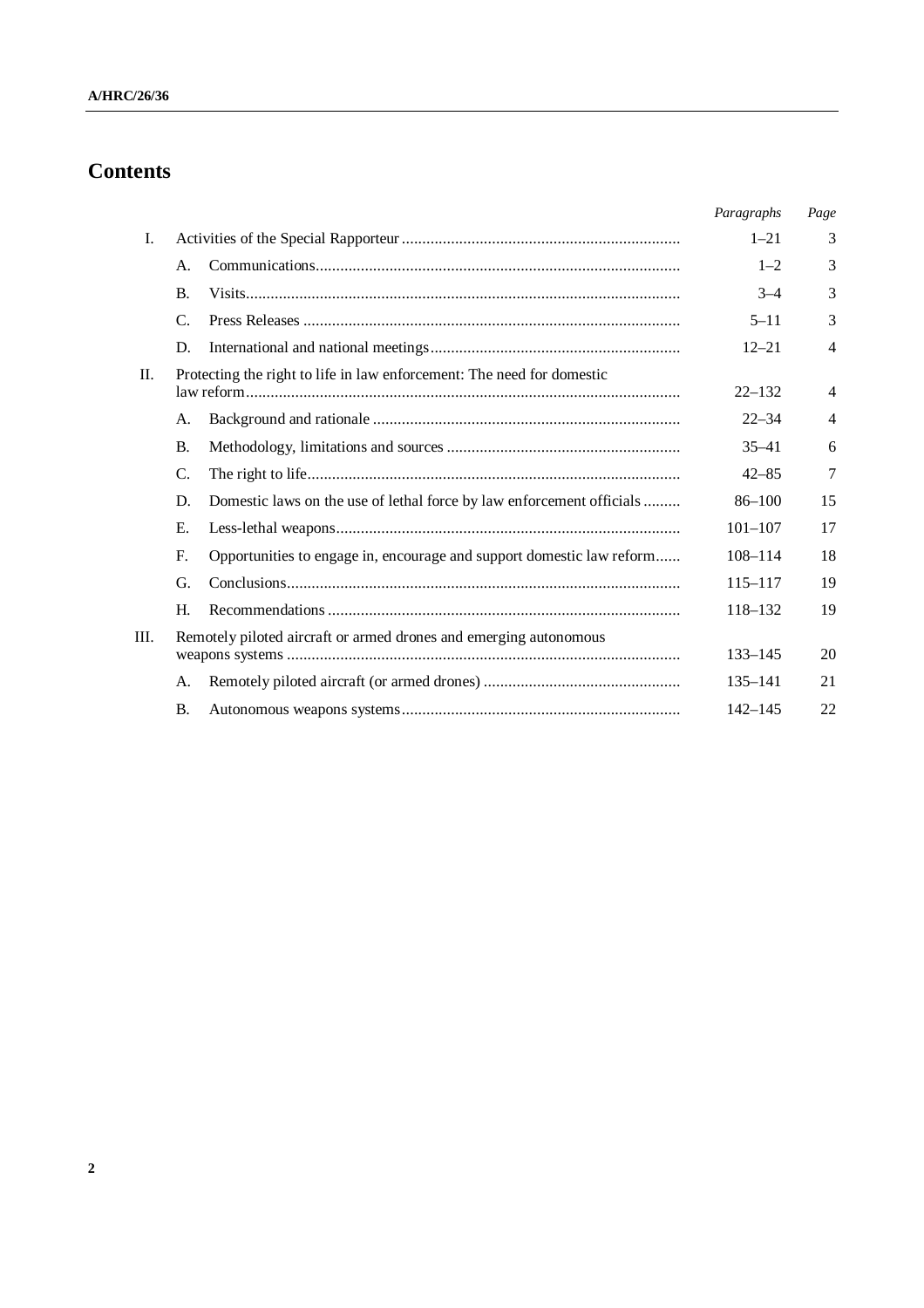# **I. Activities of the Special Rapporteur**

# **A. Communications**

1. The present report covers communications sent by the Special Rapporteur between 1 March 2013 and 28 February 2014, and replies received between 1 May 2013 and 30 April 2014. The communications and responses from Government are included in the following communications reports of special procedures: A/HRC/24/21, A/HRC/25/74 and A/HRC/26/21.

2. Observations on the communications sent and received during the reporting period are also reflected in an addendum to the present report.

# **B. Visits**

3. The Special Rapporteur visited Mexico from 22 April to 2 May 2013 and Papua New Guinea from 3 to 14 March 2014.

4. The Special Rapporteur has sent country visit requests to the Governments of Yemen, the Islamic Republic of Iran, Iraq and Ukraine. The Special Rapporteur thanks the Governments of the Gambia and Yemen, who have responded positively to his requests, and encourages the Governments of Sri Lanka, Pakistan, Islamic Republic of Iran, Iraq and Madagascar to accept his pending requests for a visit.

## **C. Press Releases**<sup>1</sup>

5. On 4 May 2013, the Special Rapporteur jointly with other mandate holders stressed the importance of stopping violent acts against persons with albinism in the United Republic of Tanzania.

6. On 5 August 2013, the Special Rapporteur issued a joint statement on the situation of human rights in the Central African Republic. Another joint statement on 19 December 2013 urged all parties in the Central African Republic to call for an immediate halt to the violence.

7. A joint statement was issued on 25 October 2013 advocating for commitments in the Post-2015 Development Agenda on reducing inequalities, promoting social protection and ensuring accountability.

8. On 10 December 2013, the independent experts in the United Nations Human Rights joint system urged world governments to cooperate with them, and allow human rights organizations and individuals to engage with the United Nations "without fear of intimidation or reprisals."

9. On 9 December 2013, the Special Rapporteur issued a joint press release calling on the Government of Iraq to establish the fate of seven residents of Camp Ashraf.

<sup>&</sup>lt;sup>1</sup> Press releases of the Special Rapporteur are available at

http://www.ohchr.org/en/NewsEvents/Pages/NewsSearch.aspx?MID=SR\_Summ\_Executions.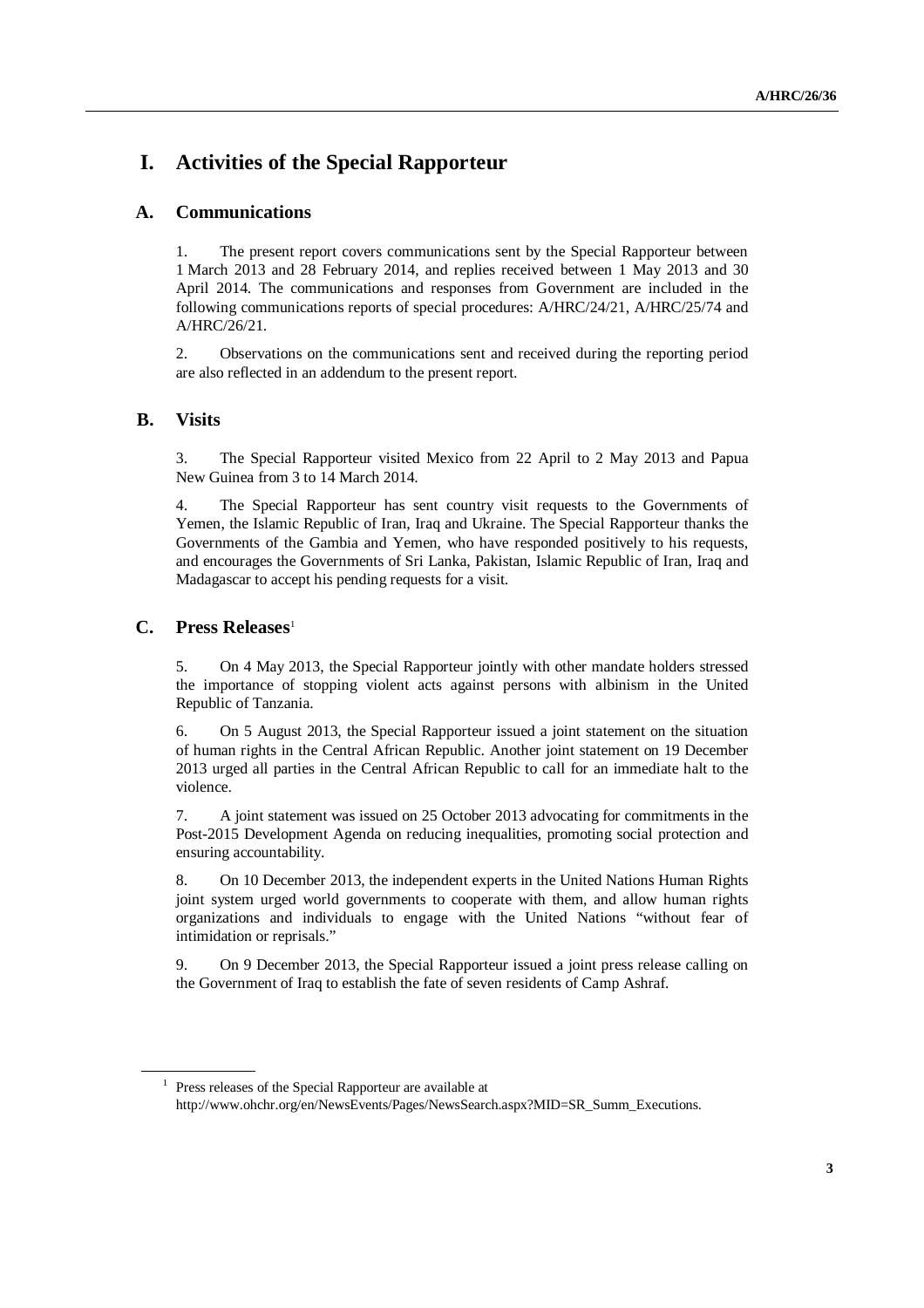10. On 26 December 2013, he issued a joint press release to express serious concern about lethal drone airstrikes, allegedly conducted by United States forces in Yemen, that resulted in civilian casualties.

11. The Special Rapporteur also issued additional joint statements with other mandate holders on the death penalty.

#### **D. International and national meetings**

12. On 3 and 4 October 2013, the Special Rapporteur participated in the Expert Meeting on Promotion and Protection of Human Rights in Assemblies and Protest held at the University of Pretoria, South Africa and co-organized by the Geneva Academy.

13. On 22 October 2013, he delivered a Statement on Lethal Autonomous Robots at an event organized by the United Nations Institute for Disarmament Research (UNIDIR) in New York.

14. On 25 October 2013, he jointly organized a side event on the theme "Drones and the Law" in New York.

15. On 29 October 2013, he participated in an event on drone strikes and targeted killings co-hosted by New York University and the Open Society Institute.

16. On 2 December 2013, he attended a seminar organized by the Office of the United Nations High Commissioner for Human Rights (OHCHR) on the promotion and protection of human rights in the context of peaceful protests.

17. From 3 to 5 December 2013, he took part in an Expert Meeting on Drones and Robots under international law organized by the Geneva Academy in partnership with UNIDIR, held in Divonne, France.

18. On 6 December 2013, he participated in the "Alkarama Award" prize-giving ceremony, held in honour of a Yemeni journalist, Abdulelah Haider, in Geneva.

19. The Special Rapporteur took part in an Expert Meeting on transparency and the death penalty organized by International Commission against the Death Penalty on 21 January 2014.

20. From 24 to 25 February 2014, he delivered a paper on lethal autonomous robots at the conference organized by Chatham House in London.

21. On 27 February 2014, the Special Rapporteur organized an Expert Meeting on the Use of Force by Law Enforcement Officials, held in Geneva, Switzerland. The purpose of the meeting was to inform the present report.

# **II. Protecting the right to life in law enforcement: The need for domestic law reform**

#### **A. Background and rationale**

22. Law enforcement officials worldwide play an important role in protecting society from violence, enforcing justice, and securing the rights of people. (Law enforcement officials are also referred to as "the police" in this report for short, but the term includes all officers of the law who exercise police powers, especially the powers of arrest or detention,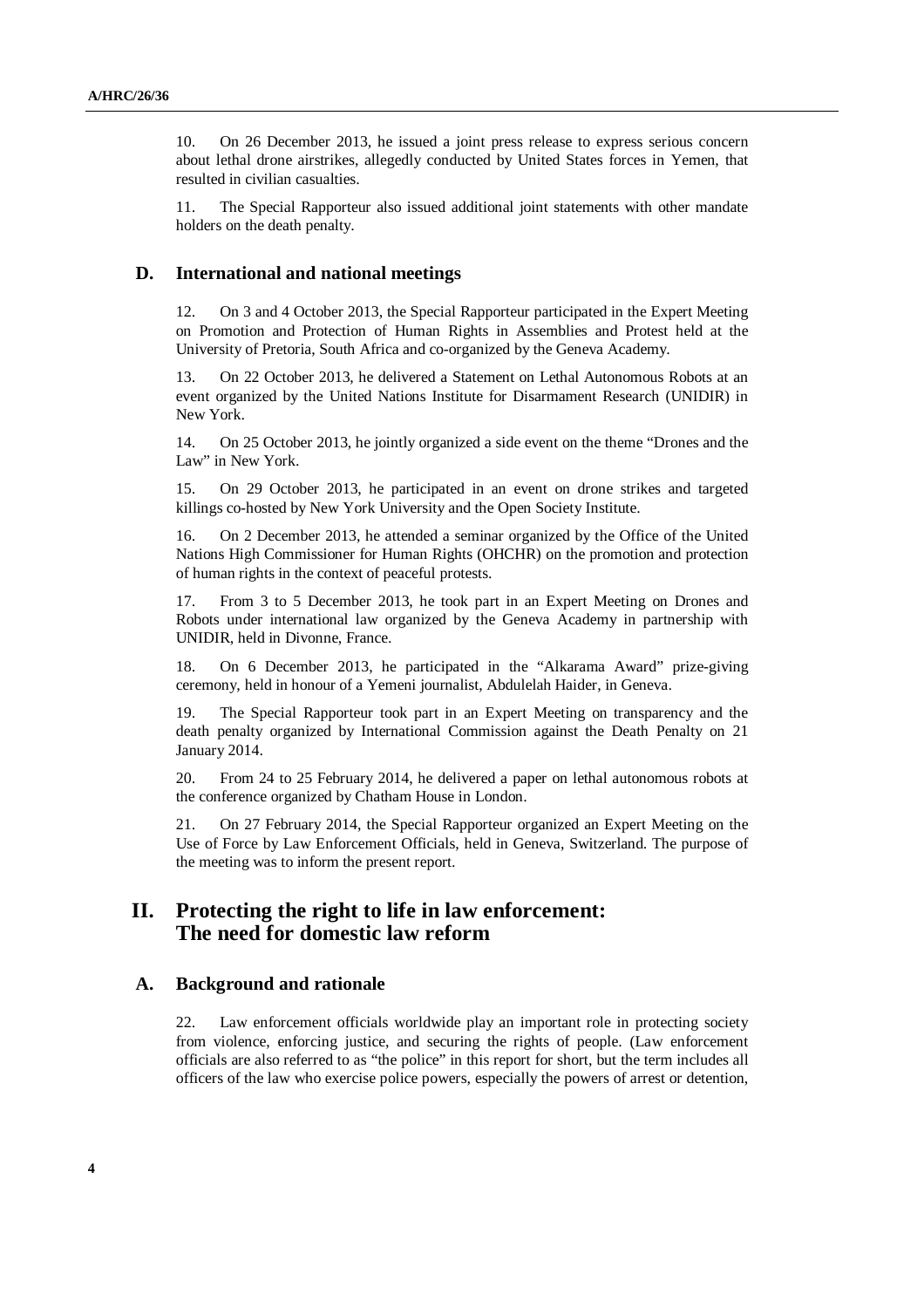including members of the military forces who have such powers).<sup>2</sup> They often do so under difficult and dangerous circumstances, and in some cases they cannot fulfil their functions without resorting to force. The modern State, which has to deal with a range of challenges, cannot function without the police. The human rights system as such also cannot be effective without the police and, in some cases, without the use of force.

23. Power, of course, comes with responsibility. The extensive powers vested in the police are easily abused in any society, and it is in everyone's interests for it to be the subject of constant vigilance. To function properly, the police need proper guidelines on the use of force and appropriate mechanisms for accountability to be in place.

24. The police may cause as many as 1 out of every 25 violent deaths in the world, in some cases in conformity with the law but in others not. It is estimated that 21,000 people were killed worldwide in 2011 by law enforcement officials (of an overall estimate of 526,000 violent deaths).<sup>3</sup> Reports of impunity where people have died at the hands of the police are likewise common.

25. Some cases of unlawful killings by law enforcement officials involve the use of force that no one would argue is lawful under either international or domestic law, as with politically motivated hit squads and extrajudicial executions. This report does not deal with such situations: instead, it focuses on those cases where it is widely accepted that the police may use some force but where the domestic law poses lower standards for the use of force than those set by international law and/or where domestic law does not make provision for proper accountability mechanisms.

26. There are a number of reasons why this topic is important. One of the State's central duties is to protect life. It is a particularly serious breach of this duty when its own agents violate this right – leaving little hope that they will be effective in preventing violations by others. The first step of securing the right to life is thus the establishment of an appropriate legal framework for the use of force by the police, which sets out the conditions under which force may be used in the name of the State and ensuring a system of responsibility where these limits are transgressed.

27. However, it is not only violations of the right to life that are at stake when the police use force. Open-ended and unchecked powers of the police intimidate and preclude those who wish to exercise other rights and freedoms. Latitude for the police to use force at will is often an integral part of authoritarian rule, where "might is right". It is widely accepted today that, as part of democratic policing, law enforcement officials should be accountable to the population. They are citizens in uniform, performing a function on behalf of other citizens and their powers thus need to be constrained.

28. The relevance of an inquiry into the question whether proper constraints on police power are in place is further enhanced by the increased prevalence of demonstrations as a method of political and social participation. Lives on all sides of the spectrum, including those of police officers, are lost unnecessarily when the way in which protest is managed leads to an escalation of violence on all sides. Political and other freedoms are brought under threat and the security of the State may eventually be put at risk if the power of the police is not properly controlled.

29. The specific relevance of domestic law in this context stems from the fact that the laws of each State remain the first line and in many cases effectively the last line of defence

<sup>&</sup>lt;sup>2</sup> General Assembly resolution 34/169, Code of Conduct for Law Enforcement Officials, commentary to art.1, (1979). 3

Geneva Declaration Secretariat, *Global Burden of Armed Violence 2011: Lethal Encounters,* Cambridge, CUP, 2011.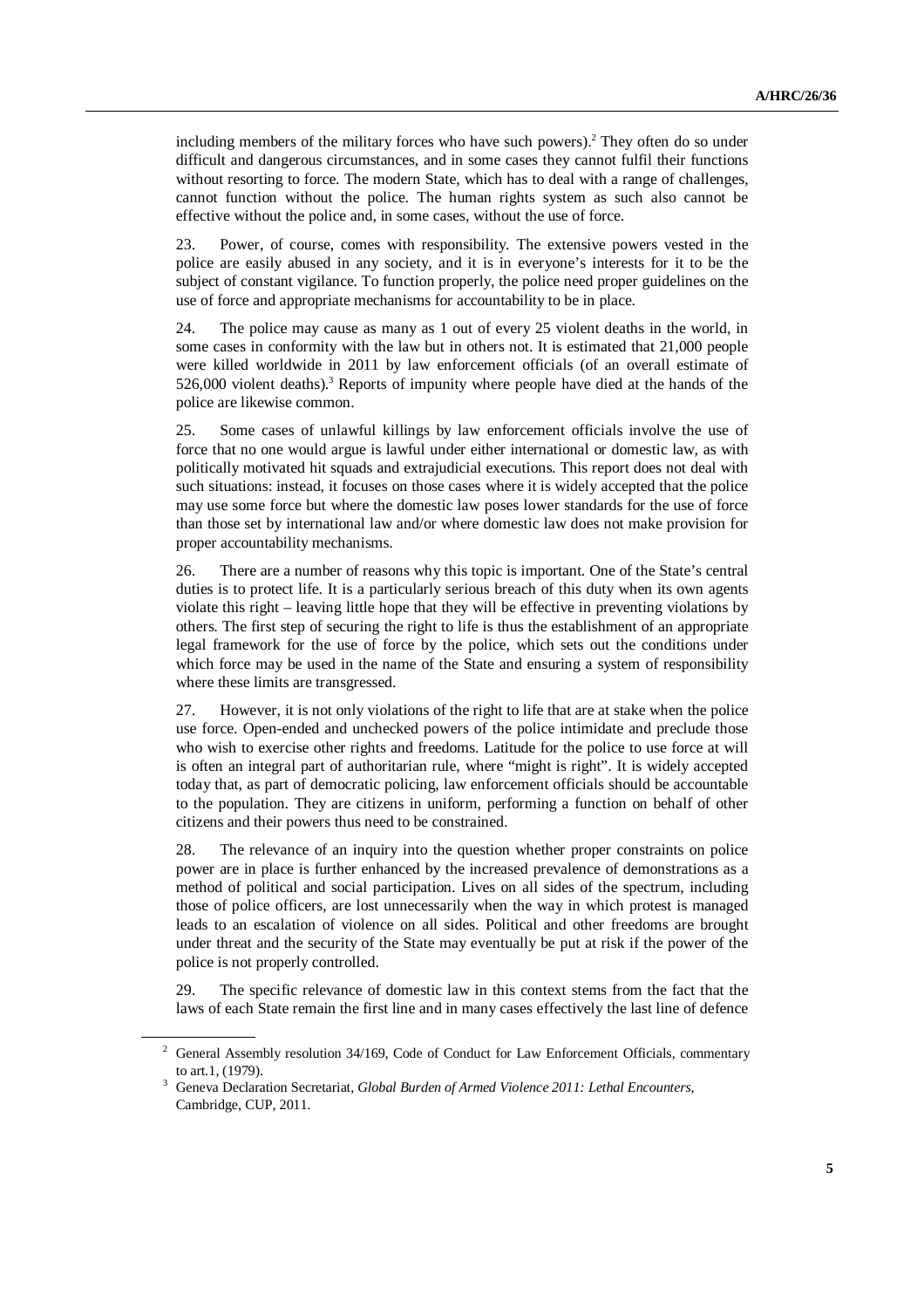for the protection of the right to life, given the irreversibility of its violation. National and local laws play an important role in defining the understanding by law enforcement officials and the population alike of the extent of the police powers, and the conditions for accountability. As such, there is a strong need to ensure that domestic laws worldwide comply with international standards. It is too late to attend to this when tensions arise.

30. This is obviously not to say that once proper domestic laws are on the statute books the protection of the right to life is guaranteed. Implementation is in many instances lacking. However, the focus of this report is not on implementation. Instead, its ambitions are confined to a necessary but insufficient component of protecting the right to life – the question whether appropriate domestic laws on the use of force are in place. In particular, the report seeks ways to contribute towards law reform in those States that are most out of line with the international standards as a first step towards greater global protection of the right to life.

31. While many States have reformed their laws during the last few decades to give greater expression to the international rules and standards, in others the laws in force today date (in form or in substance) from the pre-human rights era – in particular from colonial times<sup>4</sup> – or form part of the legacy of former dictatorial regimes.

32. Moreover, in some cases progress that has been made is under threat. For example, in Peru, a January 2014 law grants exemption from criminal liability to law enforcement officials who cause injury or death in the performance of their duties through the use of weapons, or any other means.<sup>5</sup> In Kenya, a law that incorporates most of the international requirements risks being repealed.<sup>6</sup> In particular, the threat of terrorism is used to legitimize far-reaching infringements of civil liberties during protest.<sup>7</sup> There is also a danger that laws such as the one recently adopted by Honduras entitling the State to shoot down civilian airplanes may be used to violate the right to life, for example in the name of drug control.<sup>8</sup>

33. This report – building on earlier reports that explored some of the same issues $9$ makes the case for the need for ongoing legal reform, in States across the world, to bring domestic laws on the use of force into conformity with international law.

34. The Special Rapporteur intends to remain involved in this issue for the rest of his term as mandate-holder, and wants to express his willingness to provide or arrange assistance to States who want to take this issue forward.

## **B. Methodology, limitations and sources**

35. The legislation of 146 countries was considered for the purposes of this report. In September 2013, the Special Rapporteur sent out a *note verbale* to all permanent missions of United Nations member States represented in Geneva, informing them of the upcoming report and asking them, in order to ensure that their domestic laws are accurately represented, to provide him with copies of their national laws on the use of force. He

<sup>4</sup> The British Riot Act of 1714, for example, served as a model for many former British colonies. In the case of France, the *Loi du 7 juin 1848 sur les attroupements* (modified in 1943) was likewise copied in overseas territories.

<sup>5</sup> Law 30151 (2014).

<sup>6</sup> National Police Service (Amendment) Bill, 2013 and National Police Service Commission (Amendment) Bill, 2013.

<sup>7</sup> See http://www.bbc.co.uk/portuguese/noticias/2014/02/140213\_leis\_protestos\_pai.shtml (in Portuguese).

<sup>8</sup> See http://www.reuters.com/article/2014/01/18/us-honduras-drugs-idUSBREA0H04920140118.

<sup>&</sup>lt;sup>9</sup> A/66/330 and A/HRC/17/28.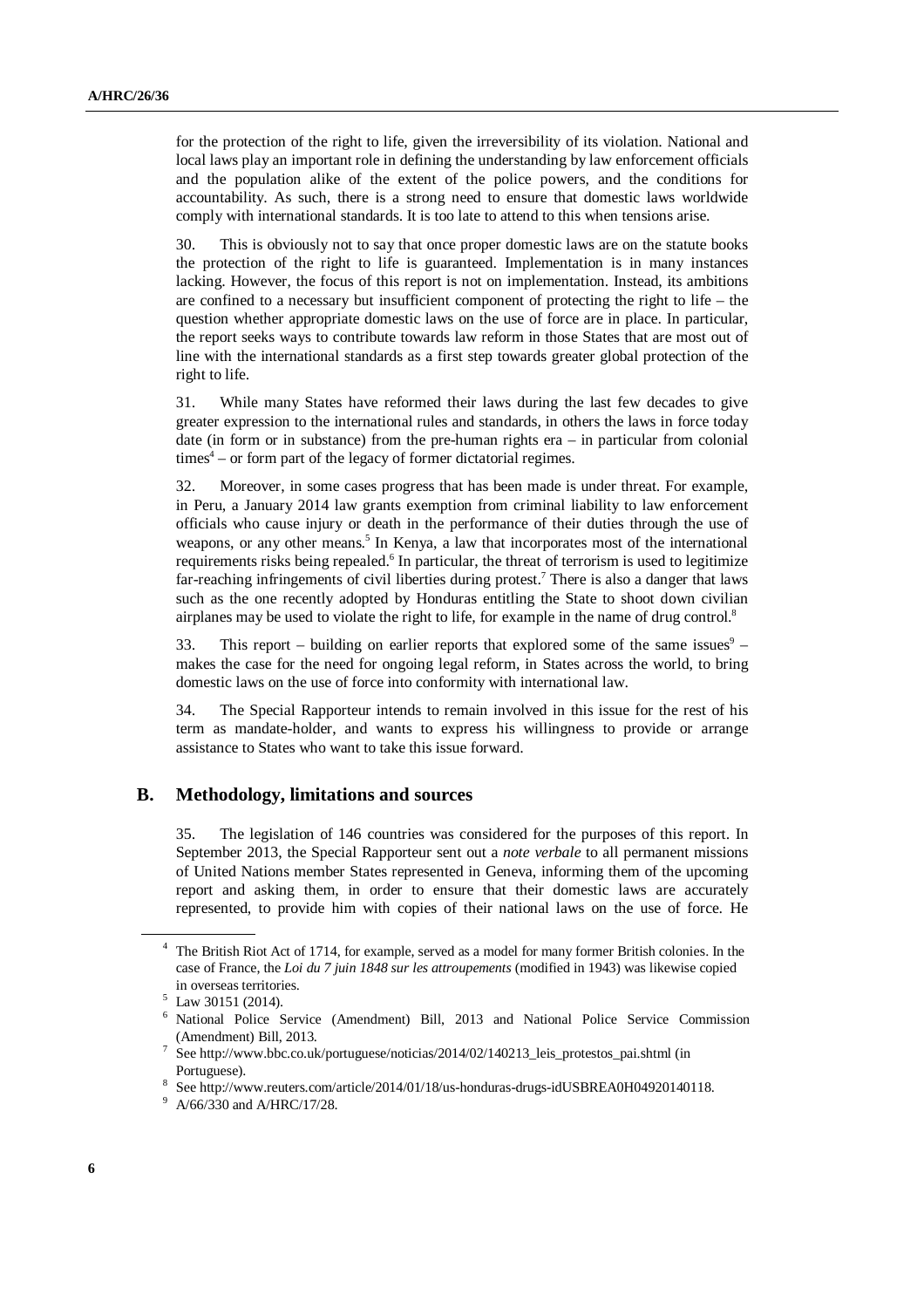wishes to express his thanks to the 25 States that responded by providing their laws and in many cases also detailed commentary: Argentina, Austria, Azerbaijan, Chile, Cuba, Cyprus, Ecuador, Estonia, Georgia, Germany, Greece, Guatemala, Iraq, Ireland, Mexico, Monaco, Norway, Pakistan, Qatar, Russian Federation, Spain, Sri Lanka, Sweden, Switzerland and the Syrian Arab Republic.

36. In the case of States that have not responded, legislation was obtained from what is available in the public domain.

37. The study looks only at legislation, and not at other sources of law, such as legal precedents (which in some States are a source of law) or at the operational orders of the police. Some of the elements of a comprehensive system regulating the use of force may not be recognized in the statutory provisions, but could be contained in other parts of the law.

38. Importantly, the study also does not consider the practical implementation of the laws in question. This is a massive task to which the international research community  $-$  in particular those researchers based in the societies in question – should pay more attention.

39. The study concentrates only on the use of force as part of law enforcement operations, and does not deal with the use of force in the conduct of hostilities during armed conflict.

40. The laws that were accessed during the course of this study are available at www.use-of-force.info. This website will be maintained and updated in the future. States that have not yet submitted their laws to the Special Rapporteur, and other interested parties, are encouraged to send their laws and additional material, including new laws, judicial decisions and operational orders, as well as training material.

41. In this report, not all of the full names and references of the laws cited are provided, in the interests of space, and because the aim is rather to provide an example of a wider practice than to single out specific States.

#### **C. The right to life**

42. The right to life is often described as a fundamental human right; a right without which all other rights would be devoid of meaning.<sup>10</sup> The right is recognized in a variety of widely ratified global and regional treaties and other instruments.<sup>11</sup> Article  $6(1)$  of the International Covenant on Civil and Political Rights provides that "every human being has the inherent right to life [which] right shall be protected by law. No one shall be arbitrarily deprived of his life." The right to life is also a rule of customary international  $law<sup>12</sup>$  and it has been described as part of *jus cogens*. <sup>13</sup> Extensive jurisprudence has been developed on all levels, on the limits on the use of force by law enforcement officials.

43. On the global stage, two main "soft law" instruments set out in some detail the conditions under which force may be used by law enforcement officials and the

<sup>&</sup>lt;sup>10</sup> Manfred Nowak, *UN Covenant on Civil and Political Rights. CCPR Commentary*, Kehl am Rhein. Engel, 2005, p. 121.

<sup>&</sup>lt;sup>11</sup> African Charter on Human and Peoples' Rights, art. 4; American Convention on Human Rights, art. 4; Arab Charter on Human Rights, art. 5; European Convention on Human Rights, art. 2; and ASEAN Human Rights Declaration, art. 11.

<sup>12</sup> Moeckli *et al.* (eds.) *International Human Rights Law,* New York, Oxford University Press, 2010, p. 221.

 $13$  See Nowak (footnote 10), p. 122.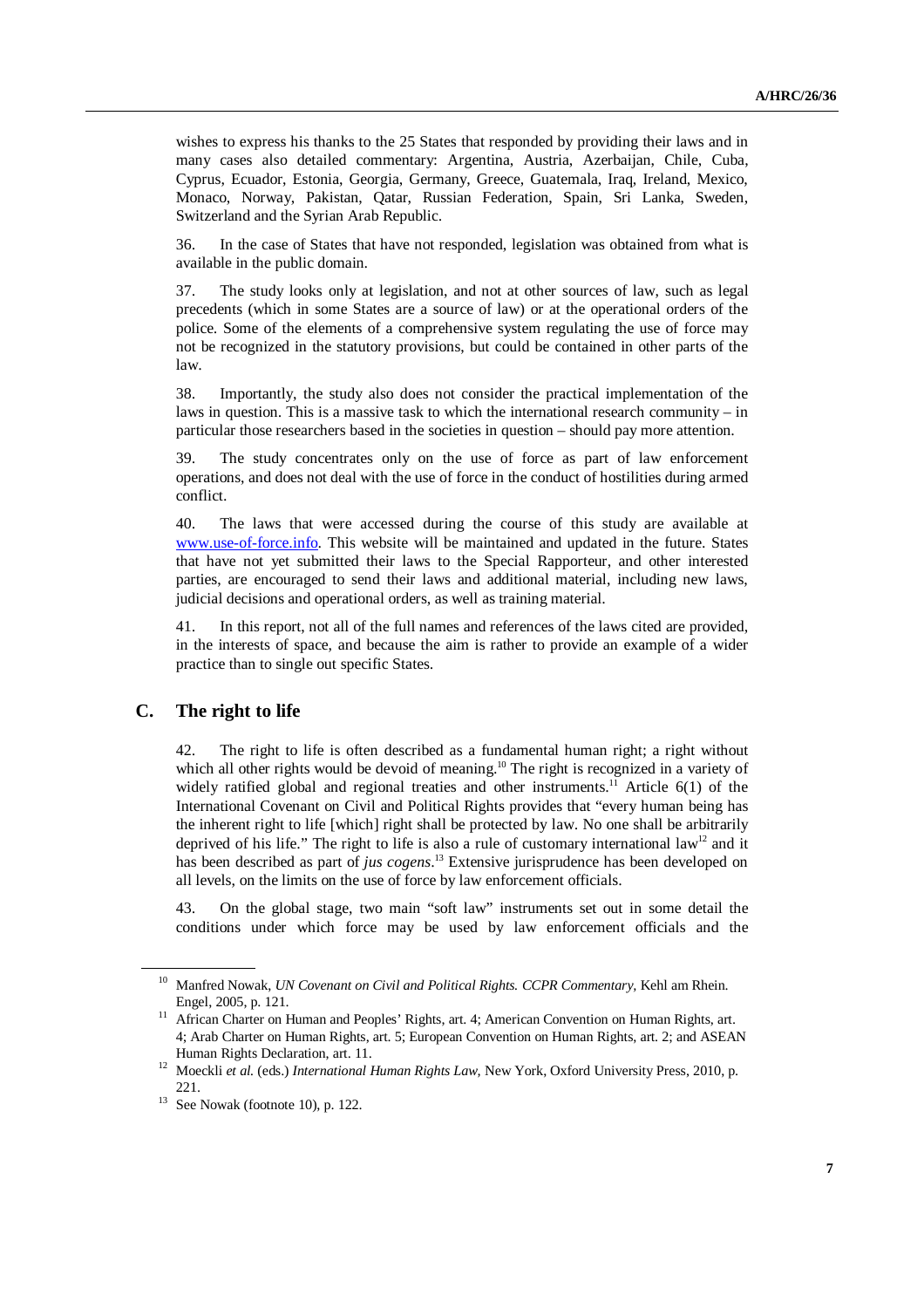requirements of accountability: The Code of Conduct for Law Enforcement Officials  $(Code)^{14}$  and the Basic Principles on the Use of Force and Firearms by Law Enforcement Officials of 1990 (Basic Principles).<sup>15</sup> The Code is provided with a commentary, further elaborating on its articles.

44. These two instruments have been developed through intensive dialogue between law enforcement and human rights experts, and have been endorsed by a large number of States.<sup>16</sup> They are widely accepted as authoritative statements of the law.<sup>17</sup>

45. These instruments are available in all six United Nations languages and in a number of other languages as well.<sup>18</sup> At the same time, it is a matter of concern that important constituencies do not seem to know about them – for example, standard textbooks on "police use of force" fail to cite them.

46. The right to life has two components. The first and material component is that every person has a right to be free from the arbitrary deprivation of life: it places certain limitations on the use of force. The second and more procedural component is the requirement of proper investigation and accountability where there is reason to believe that an arbitrary deprivation of life may have taken place.

47. As is the case with other rights, States are required to respect and to protect the right to life. This, in the words of article 6(1) of the International Covenant on Civil and Political Rights, includes the duty to do so "by law". The police in any society will at some point be confronted with a situation where they have to decide whether to use force and, if so, how much. Enacting an adequate domestic legal framework for such use of force by police officials is thus a State obligation, and States that do not do this are in violation of their international obligations.

48. According to the United Nations Human Rights Committee:

States parties should take measures not only to prevent and punish deprivation of life by criminal acts, but also to prevent arbitrary killing by their own security forces. The deprivation of life by the authorities of the State is a matter of the utmost gravity. Therefore, the law must strictly control and limit the circumstances in which a person may be deprived of his life by such authorities.<sup>19</sup>

49. In *Nadege Dorzema and others v. Dominican Republic* the Inter-American Court of Human Rights (24 October 2012) held that the Dominican State had failed to comply with its obligation to protect the right to life because it had failed to adopt adequate legal

 $18$  See

<sup>&</sup>lt;sup>14</sup> Adopted by the General Assembly in its resolution  $34/169$  (1979). See also, Principles on the Effective Prevention and Investigation of Extra-legal, Arbitrary and Summary Executions, E.S.C Res. 1989/65, 24 May 1989.

<sup>&</sup>lt;sup>15</sup> Adopted by the Eighth United Nations Congress on the Prevention of Crime and the Treatment of Offenders, Cuba, 1990. United Nations General Assembly resolution 45/111 adopted without a vote the same year welcomed the Basic Principles.

<sup>16</sup> A/61/311, para. 35.

<sup>&</sup>lt;sup>17</sup> For example, it served expressly as the model for the National Guidelines on the Use of Force in Australia. Bronitt *et al.* (eds.), *Shooting to kill,* Hart, 2012, p. 153. In 2011, the Government of Brazil established Guidelines on the Use of Force by Agents of Public Safety, based on the Basic Principles – see http://www.unodc.org/lpo-brazil/en/frontpage/2011/01/05-governo-brasileiro-estabelecediretrizes-sobre-o-uso-da-forca-por-agentes-de-seguranca-publica.html.

http://www.hrea.org/index.php?base\_id=103&language\_id=1&lnk\_count=20&month=&year=&categ ory\_id=12&category\_type=3&group.

<sup>19</sup> Human Rights Committee General Comment No. 6 (1982), para. 3; and Nils Melzer, *Targeted Killing in International Law,* Oxford University Press, 2008, pp. 104 and 105.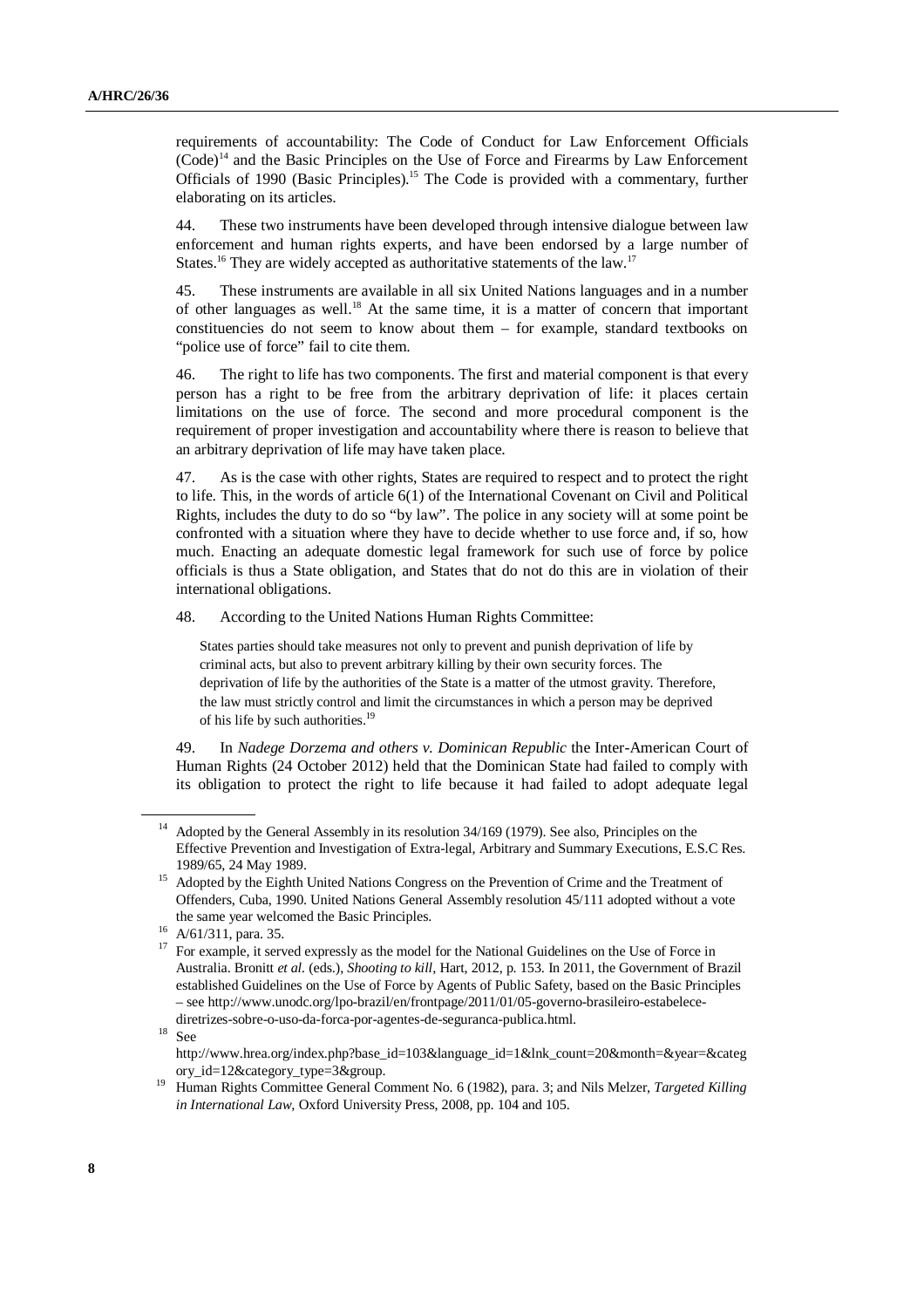provision on the use of force. It was ordered that the State must, within a reasonable time, adapt its domestic law, incorporating the international standards on the use of force by law enforcement agents.

50. The Basic Principles provide that "Governments and law enforcement agencies shall adopt and implement rules and regulations on the use of force and firearms against persons by law enforcement officials"<sup>20</sup> and that they shall ensure that "arbitrary or abusive use of force or firearms by law enforcement officials is punished as a criminal offence under  $law.$ <sup>21</sup>

51. States are also required to take reasonable precautions to prevent loss of life, wherever necessary in legislation or subordinate law. This includes putting in place appropriate command and control structures; providing for the proper training of law enforcement officials in the use of force, including less lethal techniques; where possible, requiring the issuing of a clear warning before using force; and ensuring medical assistance is available.<sup>22</sup> In the specific case of demonstrations, it also arguably entails adhering to the standards on the facilitation and control of demonstrations to prevent volatile situations from escalating out of control.

52. The Basic Principles require that governments and law enforcement agencies "should develop a range of means as broad as possible and equip law enforcement officials with various types of weapons and ammunition that would allow for a differentiated use of force and firearms… For the same purpose, it should also be possible for law enforcement officials to be equipped with self-defensive equipment."<sup>23</sup> The point is thus not merely that it should be used if available (as is required by necessity), but that such equipment will be made available in the first place. States shall also ensure that "all law enforcement officials are provided with training and are tested in accordance with appropriate proficiency standards in the use of force".<sup>24</sup>

53. An increasing body of knowledge is available on how crowds can be handled in ways that can defuse as opposed to escalate the tension,<sup>25</sup> and it is the responsibility of the commanding leadership of law enforcement to ensure that this knowledge is used in the planning, preparation and concrete policing of assemblies. Failure to take note of such information and repeating the mistakes of the past with deadly consequences run contrary to the duty to protect life, and would have to be considered a failure in command responsibility. Indeed, making sure that domestic law complies with the international standards on the use of force (and, arguably, human rights standards in general) is an important preventative measure.

54. Human rights law recognizes that, in times of public emergency, States may within specified limits take measures derogating from their obligations under international human rights treaties.<sup>26</sup> While certain rights may be restricted or suspended during times of public emergency, the right to life is non-derogable and must be respected, even during such times.<sup>27</sup>

<sup>&</sup>lt;sup>20</sup> Principle 1 and Principle 11.

<sup>&</sup>lt;sup>21</sup> Principle 7.

<sup>&</sup>lt;sup>22</sup> See Melzer (footnote 19), p. 203.

<sup>&</sup>lt;sup>23</sup> Principle 2.

<sup>&</sup>lt;sup>24</sup> Principle 19. Also Principles 18 and 20.

<sup>&</sup>lt;sup>25</sup> A/HRC/17/28, pp. 17-18.

<sup>&</sup>lt;sup>26</sup> International Covenant on Civil and Political Rights, art. 4; American Convention on Human Rights, art. 27; Arab Charter on Human Rights, art. 4; European Convention on Human Rights, art. 15.

<sup>&</sup>lt;sup>27</sup> Human Rights Committee General Comment No. 29 (2001) and Basic Principle 8.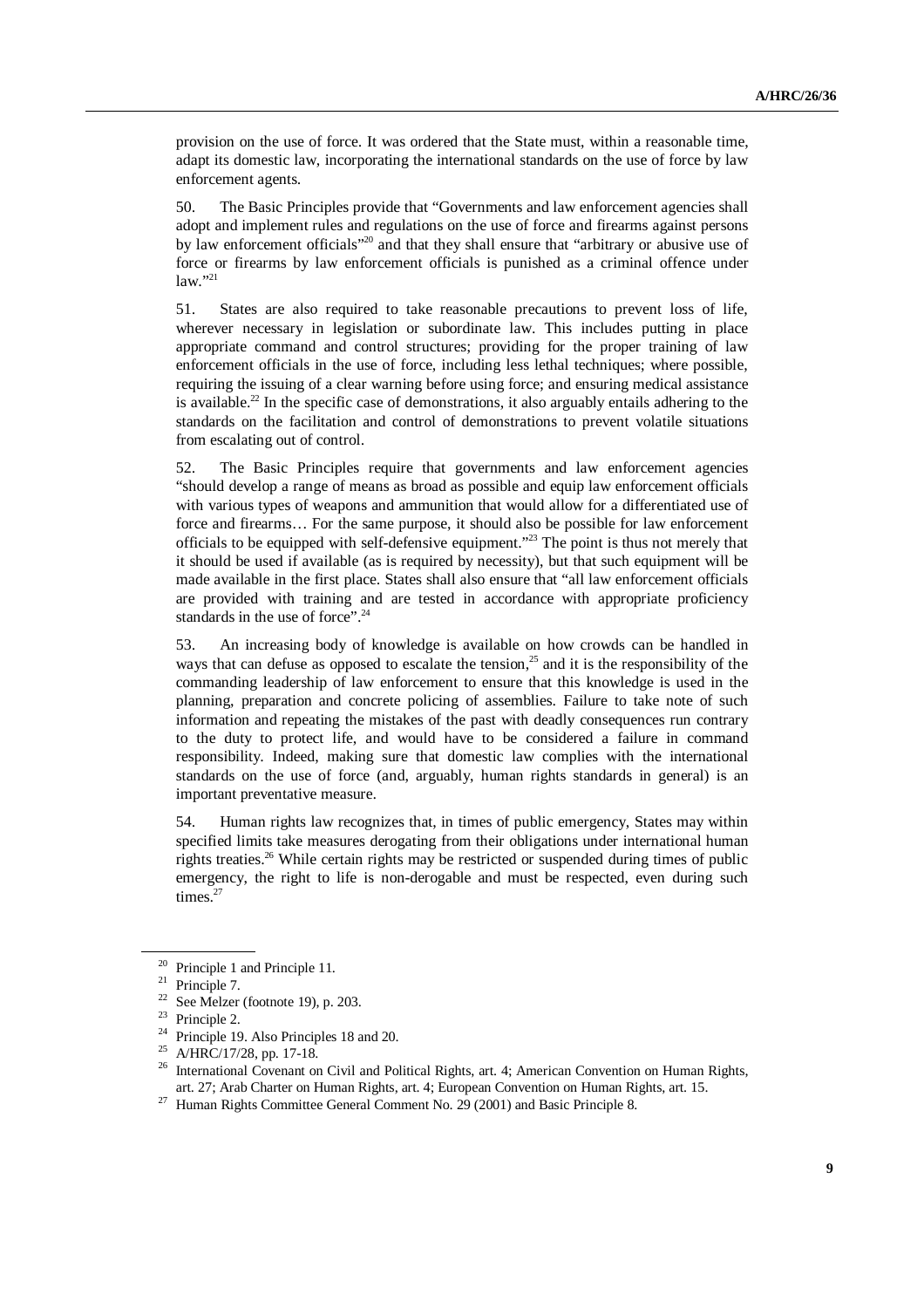#### **1. Requirements for the use of force**

55. Everyone has a right not to be arbitrarily deprived of his or her life, with "arbitrary" being understood here to mean unlawful in terms of international standards. This implies that the right to life is not an absolute right – it may be legitimately deprived under certain circumstances, but the limitations to this right are exceptional and must meet certain standards. The onus is on those who claim they were justified in taking a life – here the State – to show that it was done within the confines of these limits. Any deprivation of life must meet each of the following requirements, which together form the comprehensive or holistic set of requirements that should be posed by the domestic legal system. If any of these requirements is not met the deprivation of life will be arbitrary.

#### **(a) Sufficient legal basis**

56. For the use of lethal force not to be arbitrary there must, in the first place, be a sufficient legal basis. This requirement is not met if lethal force is used without the authority being provided for in domestic law, or if it is based on a domestic law that does not comply with international standards.<sup>28</sup>

57. The laws in question must also be published and be accessible to the public.<sup>29</sup>

#### **(b) Legitimate objective**

58. Rights may be limited – and force may likewise be used – only in the pursuit of a legitimate objective. As will be discussed below, the only objective that can be legitimate when lethal force is used is to save the life of a person or to protect a person from serious injury.

#### **(c) Necessity**

59. The use of force can be necessary only when a legitimate objective is pursued. The question is whether force should be used at all, and if so how much. This means that force should be the last resort (if possible, measures such as persuasion and warning should be used), and if it is needed, graduated force (the minimum required) should be applied. Any such force may also only be used in response to an imminent or immediate threat – a matter of seconds, not hours.<sup>30</sup>

60. Necessity in the context of lethal force has been said to have three components.<sup>31</sup> *Qualitative* necessity means that the use of potentially lethal force (such as through a firearm) is not avoidable to achieve the objective. *Quantitative* necessity means the amount of force used does not exceed that which is required to achieve the objective. *Temporal* necessity means the use of force must be used against a person who presents an immediate threat. In the context of the use of lethal (or potentially lethal) force, absolute necessity is required.

61. Principle 4 mandates that law enforcement officials must, as far as possible, apply non-violent means before resorting to the use of force and firearms. Where non-violent means prove ineffective or without promise of achieving the intended result, necessity requires that the level of force used should be escalated as gradually as possible.

<sup>&</sup>lt;sup>28</sup> Human Rights Committee (see footnote 19 above).

<sup>&</sup>lt;sup>29</sup> *Nachova and Others v. Bulgaria, European Court of Human Rights, application Nos. 43577/98 and* 43579/98 (6 July 2005), para. 102; also, see Melzer (footnote 19 above), p. 114.

<sup>30</sup> A/68/382, paras. 33-37 and A/HRC/14/24.

 $31$  Melzer (see footnote 19 above), p. 101.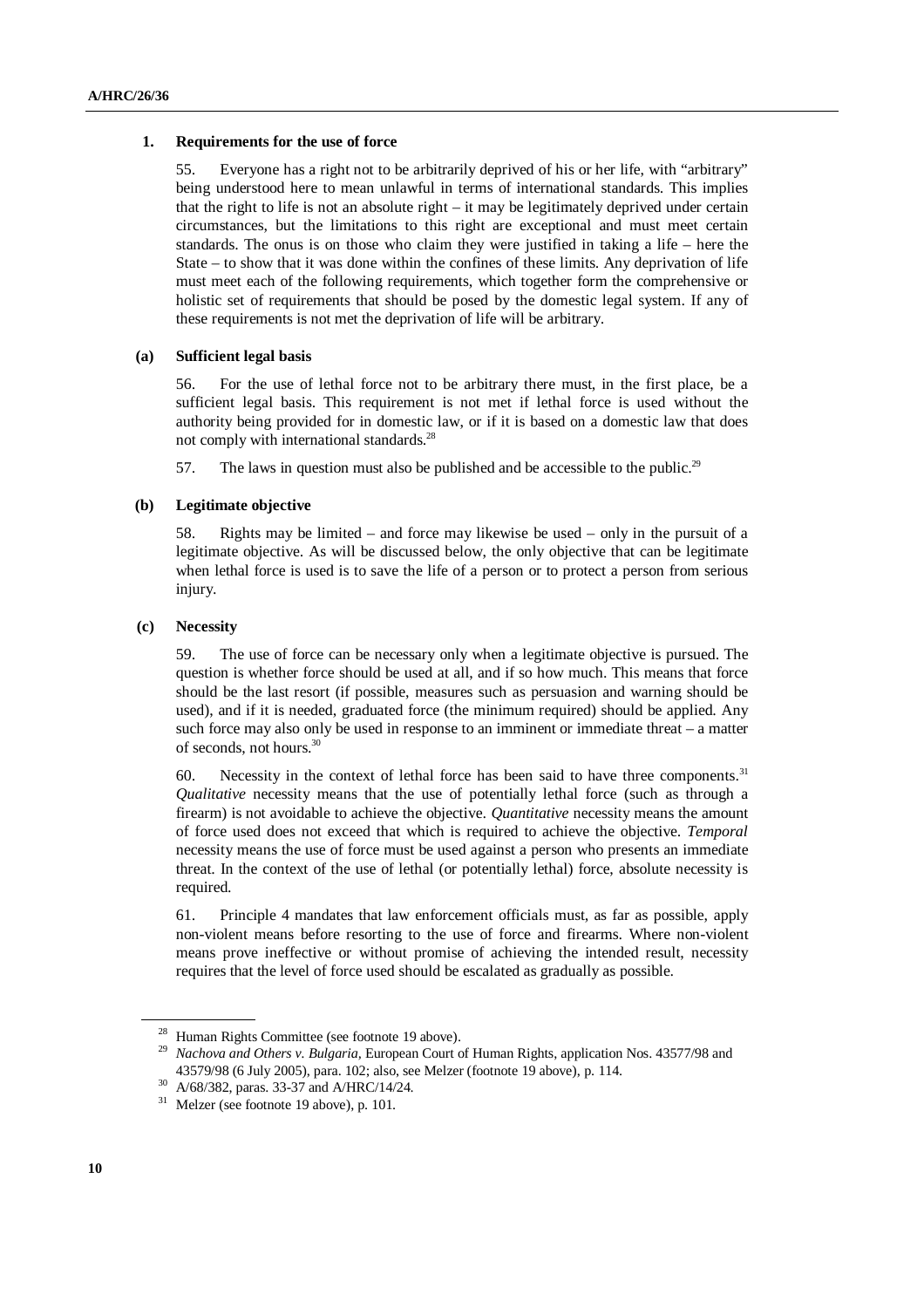62. Governments and law enforcement agencies must "develop a range of means, as broad as possible, and… equip officials with various types of weapons and ammunition, thus allowing for a differentiated use of force and firearms. These should include the development of non-lethal incapacitating weapons for use in appropriate situations."<sup>32</sup>

#### **(d) Prevention/precaution**

63. To this should be added the – often-overlooked – requirement of prevention or precaution.<sup>33</sup> Once a situation arises where the use of force is considered, it is often too late to rescue the situation. Instead, in order to save lives, all possible measures should be taken "upstream" to avoid situations where the decision on whether to pull the trigger arises, or to ensure that all the possible steps have been taken to ensure that if that happens, the damage is contained as much as is possible.

64. A failure to take proper precautions in such a context constitutes a violation of the right to life. In *McCann and Others v the United Kingdom*, for example, the European Court of Human Rights (application No. 18984/91, 27 September 1995) held that the use of lethal force by soldiers who erroneously but in good faith believed that a group of terrorists were about to trigger an explosion did not violate the right to life, but that the lack of control and organization of the operation as a whole did violate the right.

#### **(e) Proportionality**

65. The use of lethal force must also meet the requirement of proportionality. In general terms, when any right is limited, proportionality requires that the good that is done must be compared with the threat posed. $34$  The interest harmed by the use of force is measured against the interest protected; where force is used, whether lethal or not, the same norm applies. According to the Basic Principles: "Whenever the lawful use of force and firearms is unavoidable, law enforcement officers shall… exercise restraint and act in proportion to the seriousness of the offence and legitimate objective to be achieved."<sup>35</sup>

66. Proportionality sets a maximum on the force that might be used to achieve a specific legitimate objective. It thus determines at what point the escalation of force that is necessary to achieve that objective must stop. $36$  If necessity can be visualized as a ladder, proportionality is a scale that determines how high up the ladder of force one is allowed to go. The force used may not go above that ceiling, even if it might otherwise be deemed "necessary" to achieve the legitimate aim.

67. Special considerations apply when (potentially) lethal force is used. In the context of such use of force, the requirement of proportionality can be met only if such force is applied in order to save life or limb. What is required in respect of lethal force is thus not ordinary proportionality but strict proportionality.

68. According to article 3 of the Code, law enforcement officials may "use force only when strictly necessary and to the extent required for the performance of their duty". The Commentary further explains: "[e]very effort shall be made to exclude the use of firearms, especially against children. In general, firearms should not be used except when a suspected

<sup>32</sup> Principle 2.

<sup>&</sup>lt;sup>33</sup> International Committee of the Red Cross (ICRC), *Violence and the Use of Force*, Geneva, 2011, p. 17; and Melzer (footnote 19 above), pp. 101 and 199.

<sup>34</sup> See *Nachova* (footnote 29 above).

<sup>&</sup>lt;sup>35</sup> Principle 5.

<sup>36</sup> A/61/311, para. 42.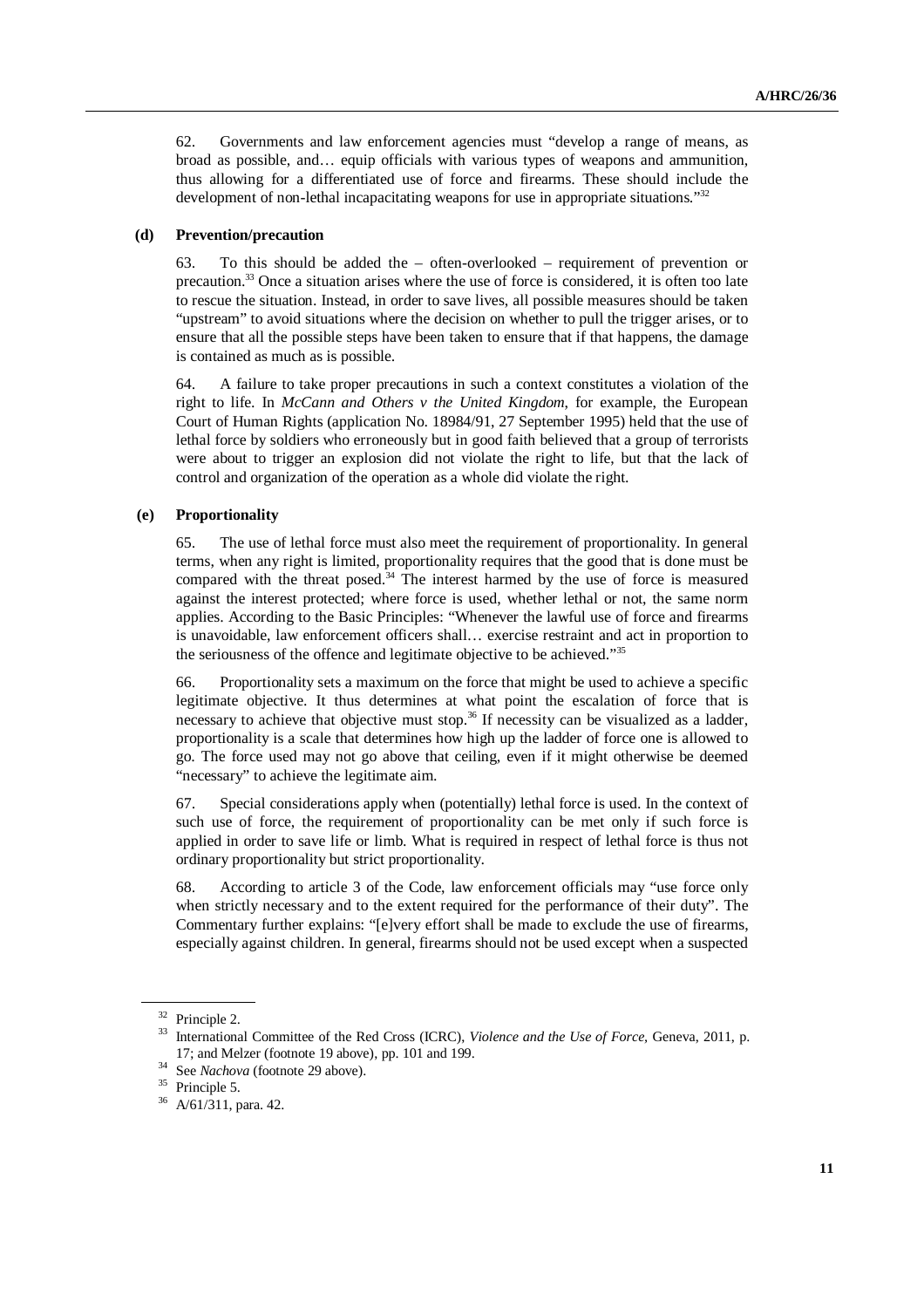offender offers armed resistance or otherwise jeopardizes the lives of others and less extreme measures are not sufficient to restrain or apprehend the suspected offender."<sup>37</sup>

69. The pivotal Principle 9 does not use the term "force and firearms", as do the preceding provisions, but merely refers to the use of firearms. It poses a higher threshold for the use of firearms than for force in general and provides that "Law enforcement officials shall not use firearms against persons except in self-defence or defence of others against an imminent threat of death or serious injury… and only when less extreme measures are insufficient to achieve these objectives. In any event, intentional lethal use of firearms may only be made when strictly unavoidable in order to protect life."

70. Principle 9 is a strong affirmation of the principle of proportionality: All uses of firearms against people should be treated as lethal or potentially lethal. The first part of Principle 9 provides that potentially lethal force may be used only to avert a potentially lethal threat or a risk of a similarly serious nature (e.g. self-defence against a violent rape). The second part deals with the intentional lethal use of force, which in any event may only be used when strictly unavoidable to protect life. What will be called the "protect life" principle – a life may be taken intentionally only to save another life – may be described as the guiding star of the protection of the right to life.

71. A common sense understanding of the scope of application of Principle 9 suggests that all weapons that are designed and are likely to be lethal should be covered, including heavy weapons such as bombs and (drone) missiles, the use of which constitutes an intentional lethal use of force.

72. The "protect life" principle demands that lethal force may not be used intentionally merely to protect law and order or to serve other similar interests (for example, it may not be used only to disperse protests, to arrest a suspected criminal, or to safeguard other interests such as property). The primary aim must be to save life. In practice, this means that only the protection of life can meet the proportionality requirement where lethal force is used intentionally, and the protection of life can be the only legitimate objective for the use of such force. A fleeing thief who poses no immediate danger may not be killed, even if it means that the thief will escape.

73. This is where fundamental differences between the general orientation of international law and many domestic human rights systems lie. While international law is aimed primarily at the preservation of life and limb, some domestic legal systems have as their first priority the protection of law and order. Drawing the line for the use of lethal force at violations of law and order, and not asking in addition whether there is a real danger, carries grave risks for lives and for a society based on human rights. The challenge is to bring the blunt generalizations of some domestic systems in compliance with the more principled requirements set by the international standards.

#### **(f) Non-discrimination**

74. At times, the police exercise higher levels of violence against certain groups of people, based on institutionalized racism or ethnic discrimination.<sup>38</sup> Discrimination on these, and other, grounds also impacts on patterns of accountability. States must instead adopt both a reactive and a proactive stance, encompassing all available means, to combat racially motivated and other similar violence within law enforcement operations.<sup>39</sup>

<sup>37</sup> Code, commentary to art. 3.

<sup>38</sup> A/HRC/14/24/Add.8.

<sup>39</sup> See *Nachova* (footnote 29 above), paras. 145 and 161.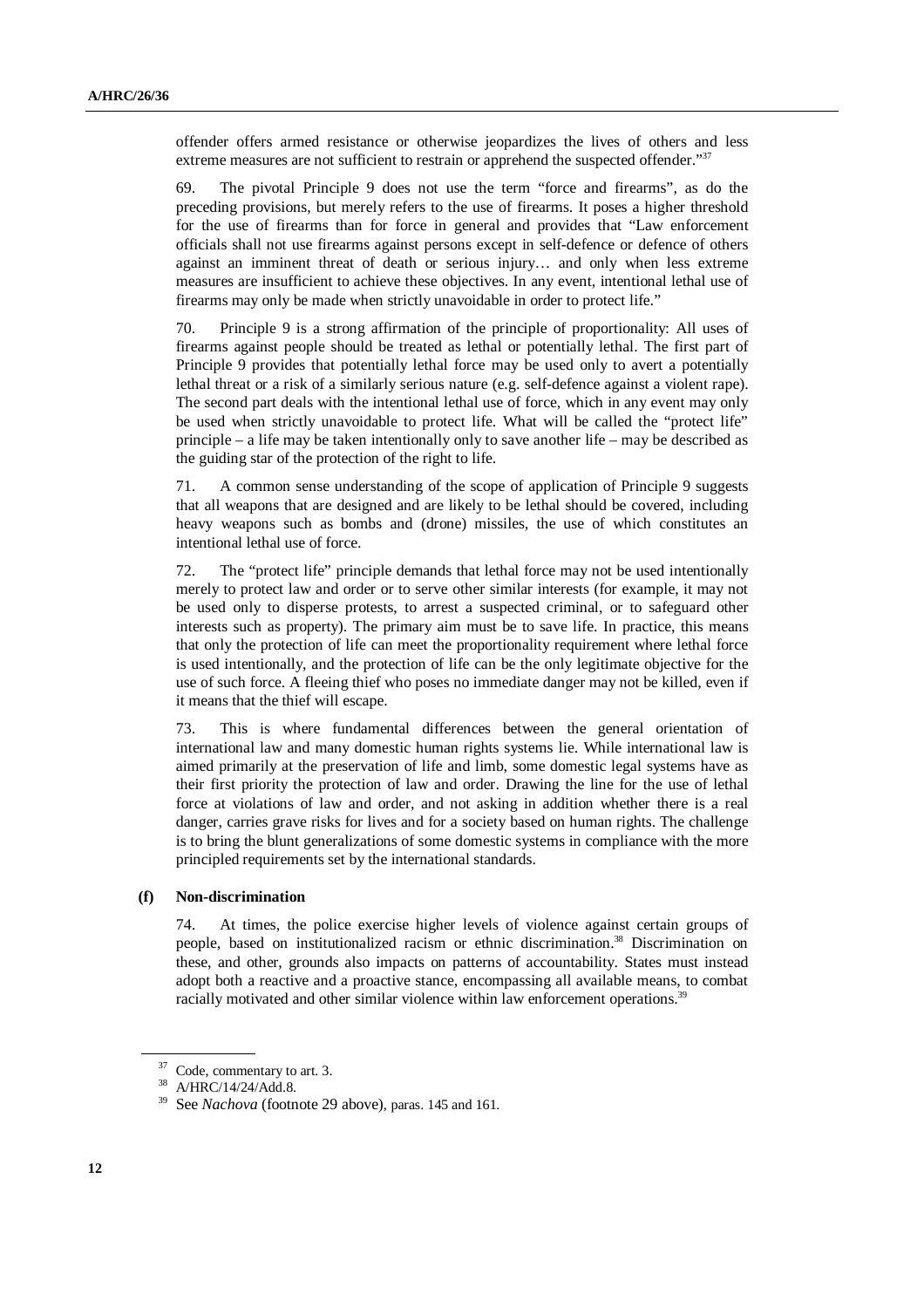#### **(g) Special provisions on demonstrations**

75. It is widely accepted that it is the task of the police to facilitate and, if necessary, manage peaceful protest. In addition to the general provisions outlined above, three principles deal with the specialized case of policing of assemblies in the Basic Principles.<sup>40</sup> In the case of lawful and peaceful assembly, no force may be used. $41$  If there is good reason to disperse an unlawful assembly that is peaceful, only the minimum force necessary may be used.<sup>42</sup> Lethal force clearly has no role to play. The mere fact that some protesters in the crowd are violent does not turn the demonstration as a whole into a non-peaceful assembly.<sup>43</sup> In violent assemblies (that are both unlawful and not peaceful) minimum force should also be used, and firearms may be used only in accordance with Principle 9. Indiscriminate fire into a crowd is never allowed.<sup>44</sup>

#### **(h) Special provisions on people in custody or detention**

76. Law enforcement officials, in their relations with persons in custody or detention, are required not to use firearms except in self-defence or defence of others "against the immediate threat of death or serious injury, or when strictly necessary to prevent the escape of a person in custody or detention presenting the danger referred to in Principle 9".<sup>45</sup>

#### **(i) Requirements after the use of force**

77. In addition to the need for accountability, medical assistance must be provided to injured persons after the use of force or firearms by law enforcement,<sup>46</sup> and relatives or close friends of injured or affected persons must be notified at the earliest possible moment. $47$  The Code and Basic Principles provide that effective reporting and review procedures must be established to address any incident in which a potentially unlawful use of force occurs.<sup>48</sup>

#### **2. Accountability**

78. The procedural component of the right to life requires that States investigate apparently unlawful or arbitrary killings.<sup>49</sup> States are obliged, under article  $2(3)$  of the International Covenant on Civil and Political Rights, to "ensure that any person whose rights or freedoms… are violated shall have an effective remedy, notwithstanding that the violation has been committed by persons acting in official capacity". States parties are required to ensure that all persons shall have the right for a remedy to be determined by a competent authority and for the authority to enforce remedies when granted.<sup>50</sup>

The heading "policing of unlawful assemblies" is not appropriate since lawful assemblies are also covered.

<sup>41</sup> Principle 12.

 $^{42}$  Principle 13.

 $^{43}$  A/HRC/17/28.

<sup>44</sup> Geneva Academy, *Facilitating Peaceful Protests,* Geneva, 2014, p. 21.

<sup>&</sup>lt;sup>45</sup> Principle 16.

<sup>46</sup> Principle 5(c) and art. 6, with commentary, of the Code.

 $47$  Principle 5(d).

<sup>48</sup> Principle 22 and art. 8, with commentary, of the Code.

<sup>&</sup>lt;sup>49</sup> Principles on the Effective Prevention and Investigation of Extra-legal, Arbitrary and Summary Executions (see footnote 14 above).

<sup>50</sup> Universal Declaration of Human Rights, art. 8; International Covenant on Civil and Political Rights, art. 2(3)(b) and (c); and Human Rights Committee General Comments No. 31 (2004).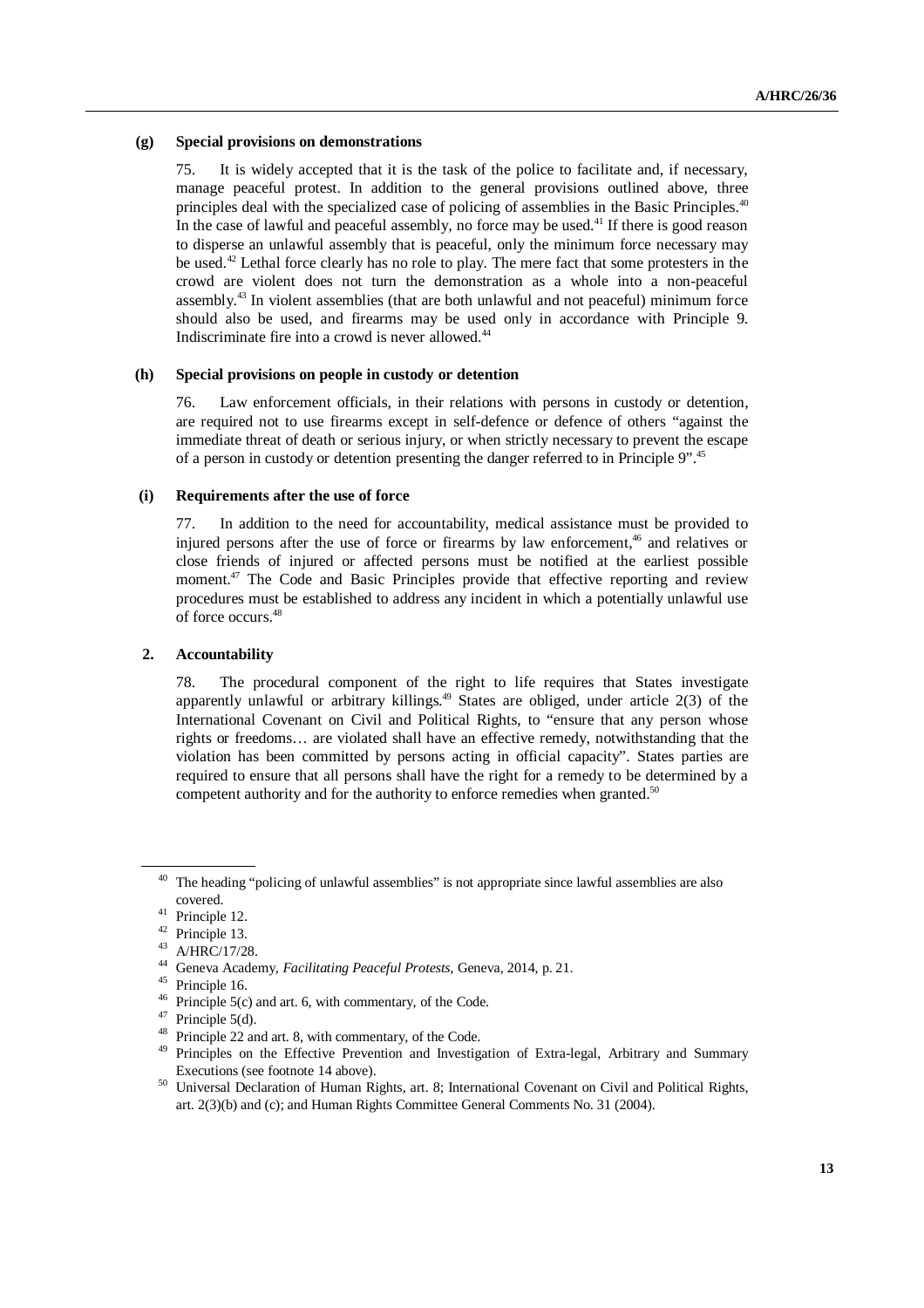79. The failure of the State to properly investigate cases of death following the use of force is a violation of the right to life itself.<sup>51</sup> At times there are "numerous findings of state violations of the right to life because of the absence of an effective investigation, even when the killing could not be found on the evidence to be firmly attributable to the state".<sup>52</sup>

80. Human rights treaty bodies, too, have recognized the obligation on States wherever a death results from the use of force, as a component of the right to life.<sup>53</sup> Content has been provided to the term "exhaustive and impartial investigations" as including the following factors: an official investigation initiated by the State; independence from those implicated; capability of leading to a determination of whether force used was justified in the circumstances; the requirement of a level of promptness and reasonable expedition; and a level of public scrutiny.<sup>54</sup>

81. To enable investigations, accountability and redress for the victims, important measures, including the following must be put in place: States are obliged to provide a system of reporting for whenever firearms are used by law enforcement officials<sup>55</sup>; investigations should also seek to establish command responsibility; and law enforcement officials must promptly report incidents where the use of force or firearms results in injury or death, to their superiors.<sup>56</sup>

82. This framework must include criminal, administrative and disciplinary sanctions. Modes of criminal accountability must include command or superior responsibility. The general existence of laws is not enough to ensure accountability of State officials – special measures are needed to ensure that those in office are held responsible. Many States lack such mechanisms.

83. An effective remedy is dependent on an effective investigation. The General Assembly has addressed the obligation of all States "to conduct exhaustive and impartial investigations… to identify and bring to justice those responsible… and to adopt all necessary measures… to put an end to impunity."<sup>57</sup>

84. Independent, external oversight of police is a best practice.<sup>58</sup> However, mere establishment of an external oversight body itself is insufficient. An effective external police oversight agency requires the necessary powers, resources, independence, transparency and reporting, community and political support, and civil society involvement.<sup>59</sup> In addition, a high degree of transparency is also required to ensure the long-term success of the oversight agency.<sup>60</sup>

<sup>51</sup> *Kaya v. Turkey,* European Court of Human Rights, application No. 22729/93 (19 February 1998) paras. 86-92. and *McCann and Others v the United Kingdom*, European Court of Human Rights, application No. 18984/91 (27 September 1995) para. 169.

<sup>&</sup>lt;sup>52</sup> Moeckli *et al.* (eds.) (footnote 12 above), p. 228.

<sup>53</sup> *Finucane v. The United Kingdom,* European Court of Human Rights, application No. 29178/95 (1 July 2003).

<sup>54</sup> *Isayeva v. Russia,* European Court of Human Rights, application No. 57950/00 (24 February 2005).

Principle 11(f) and commentary to art 3 of the Code.

<sup>56</sup> Principle 6.

<sup>57</sup> General Assembly resolution 63/182.

<sup>58</sup> A/HRC/14/24/Add.8 at para 73. Also, African Commission on Human and Peoples' Rights, *Resolution on police reform, accountability and civilian police oversight in Africa* (2006).

 $59$  A/HRC/14/24/Add.8 at para. 74.

<sup>60</sup> *Ibid.,* paras. 61–63.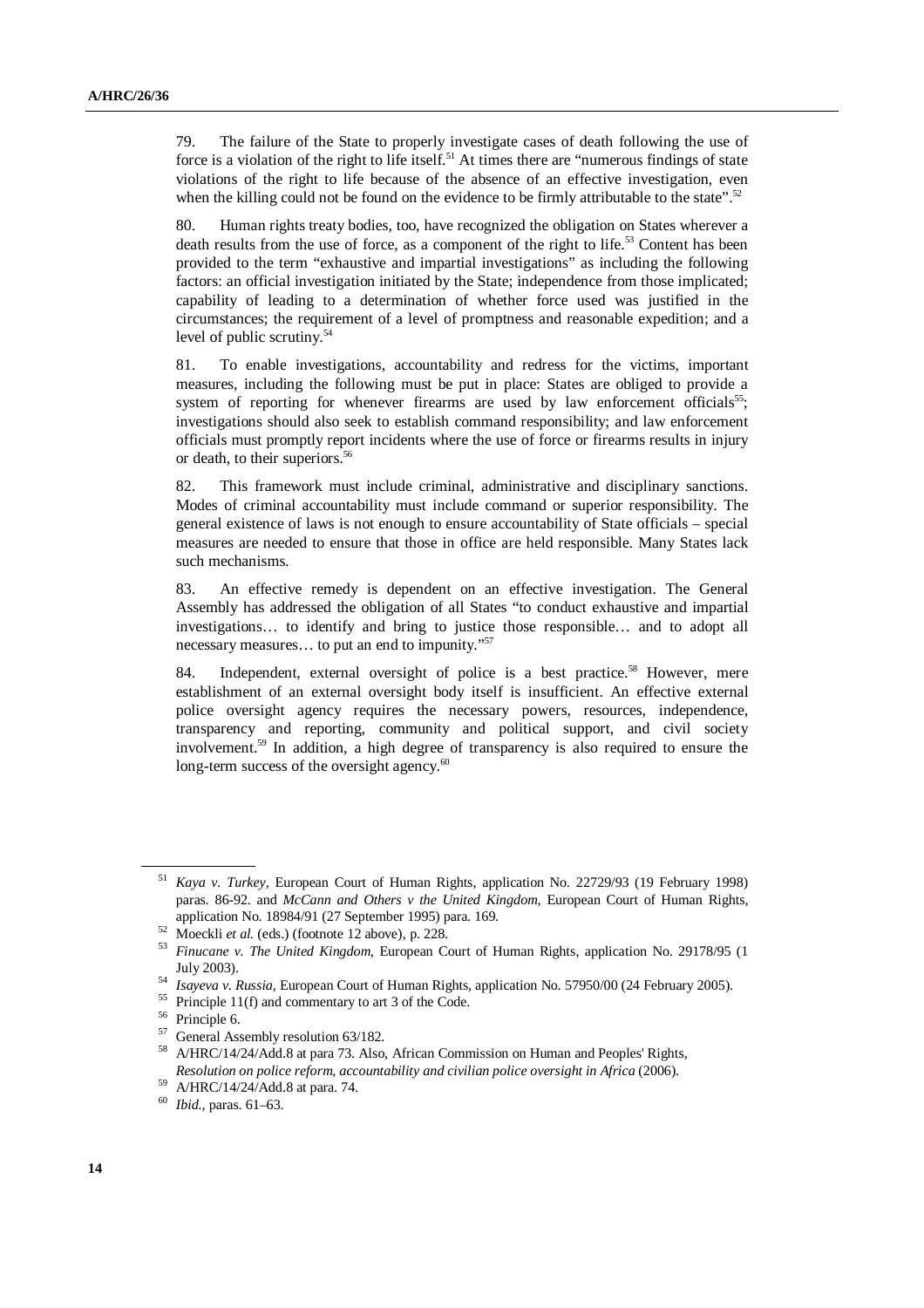85. The Basic Principles provide that Governments shall ensure that an effective review process is available and that persons affected by the use of force and firearms have access to an independent process, including a judicial process.<sup>61</sup>

## **D. Domestic laws on the use of lethal force by law enforcement officials**

#### **1. Requirements for the use of force**

#### **(a) Sufficient legal basis**

86. As a general concern, review of the laws studied for this report reveals that some States either explicitly allow the use of lethal force in violation of international standards, or leave the standards so widely open that it amounts to the same result. The twin requirements of necessity and proportionality are often either presented too weakly, or one, or both, are missing altogether.

#### **(b) Necessity**

87. To start on a positive note: some domestic laws do contain clear requirements of necessity and proportionality in their use of force provisions. For example, "[a] police officer shall always attempt to use non-violent means first and force may only be employed when non-violent means are ineffective or without any promise of achieving the intended result."

88. The laws of some countries provide that force "not greater than that required" or as "little force as necessary" shall be used. As an expression of the necessity requirement, this is not problematic, but without accompanying provisions on proportionality, such statements set the bar too low, and will allow the fleeing thief, posing no immediate danger, to be shot with apparent impunity.

89. Provisions that regulate the use of force in a large number of the States considered for this Report are vague and loosely defined. Terms such as "use all reasonable means necessary", "do all things necessary", and "use such means as are necessary to effect the arrest" are frequently used as the standard for the application of force. Provisions such as these, if not narrowed by accompanying requirements of proportionality and necessity, allow for wide and uncontrolled discretion to be exercised by the law enforcement official, without any additional safeguards. Wide personal discretion on the part of law enforcement officials rules out effective accountability.

90. Another concern also regards those States that allow law enforcement officials, after unsuccessful attempts to disperse an assembly, to "cause it to be dispersed by military force".

91. In those countries that provide that warning shall be given, many provide for two (or three) warnings before force may be used. Some countries, however, provide that once a warning has been issued for dispersal of an assembly, and the warning is not heeded, law enforcement officials may proceed summarily to disperse the assembly, by force. Some States have detailed provisions in police operational orders on the measures to be taken before dispersal of an assembly is allowed. This includes giving sufficient warning of the intention to disperse the assembly, as well as further warning before the dispersal takes place. Some countries also provide that any warning should be made in two or more languages, widely understood.

<sup>61</sup> Principles 22–26.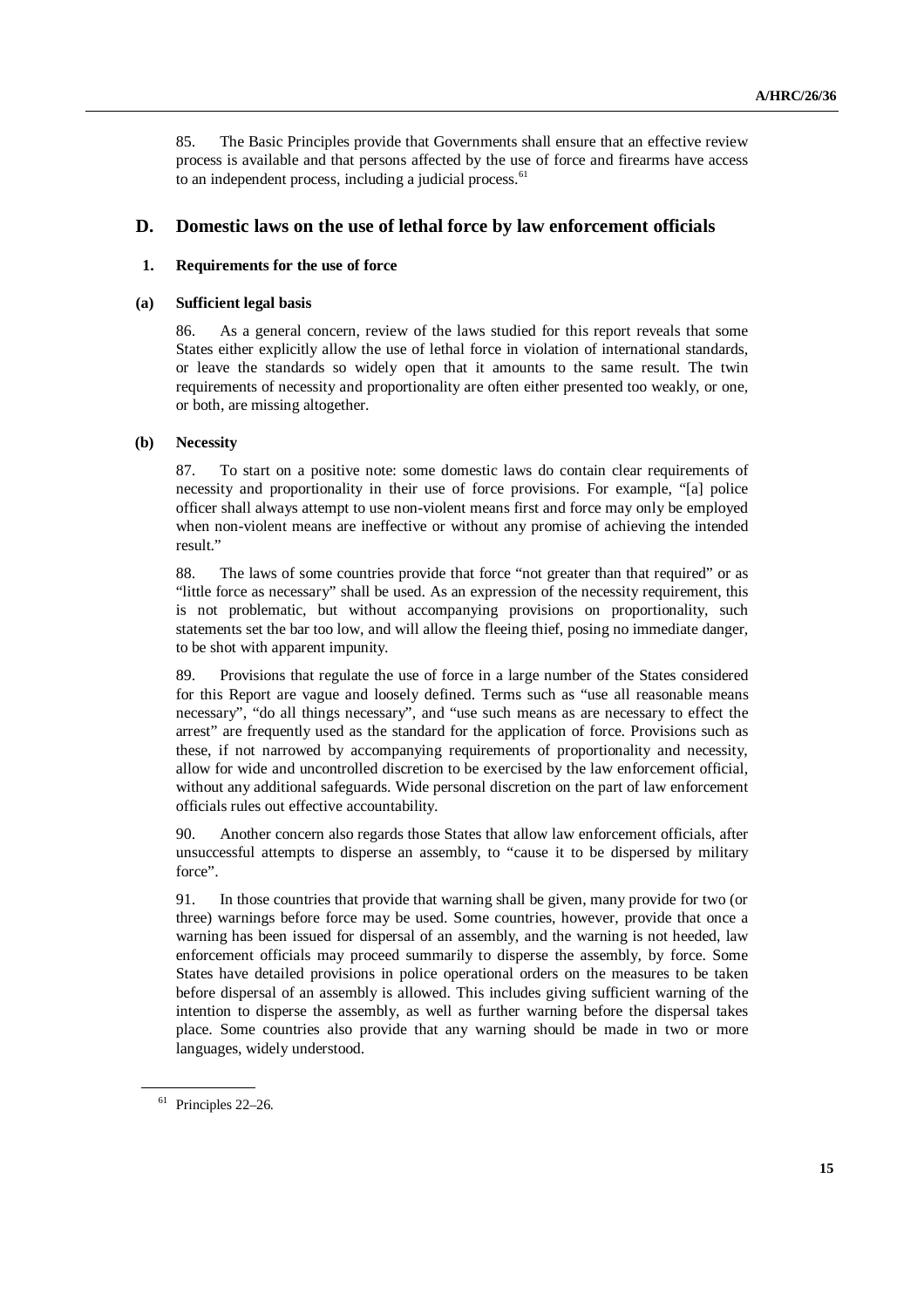#### **(c) Proportionality**

92. As was stated above, in the case of many laws, proportionality is not recognized at all, but others do contain a reference to proportionality in some form or another. For example, "[t]he force used shall be proportional to the objective to be achieved, the seriousness of the offence, and the resistance of the person against whom it is necessary, and only to the extent necessary while adhering to the provisions of the law and Standing Orders." While this represents a clear exposition of the requirement of proportionality for the use of force in general, it does not address and thus leaves open the special case where lethal force is used and strict proportionality is the norm. Somewhere in the legal system – whether in the legislation or in court decisions or elsewhere – the "protect life" principle must be incorporated.

93. The emphasis in the laws reviewed is often placed merely on law enforcement objectives and not on the question of whether the person concerned poses a threat. The domestic laws of some States do not explicitly require either necessity or proportionality in the use of force by law enforcement officials. For example, "[i]f upon being so commanded, such assembly does not disperse … [a police officer] may proceed to disperse such assembly by force." These laws still largely follow the colonial model. In a striking example of an exclusive emphasis on law and order, one law allows for a police officer to use force as may be necessary to prevent any person involved in a demonstration from passing a barrier (erected by the police), "which force may extend to the use of lethal weapons".

94. While in the majority of countries considered there is a general provision regulating the use of force by any means, some countries do in fact make special provision for the use of firearms. This constitutes good practice. Some such domestic laws are in compliance with the international principles regarding the use of lethal force. For example, "[t]he use of firearms shall be allowed only if strictly necessary to preserve human life", and "[f]irearms may only be used [for] saving or protecting the life of the officer or other person, and in self-defence or in defence of other person against imminent threat of life or serious injury." However, in other countries the threshold is set very low. The following provision is a case in point: "Police may use weapons [where] public order or security [is] at stake."

95. In the context of arrest or escape, the use of force is often determined purely by the crime the person is suspected to have committed. A typical provision reads as follows: in the prevention of the crimes of burglary, housebreaking or forcible unnatural crimes, among others, "a person may justify any necessary force or harm, extending, in the case of extreme necessity, even to killing". Offences that are classified as felonies and crimes such as kidnapping in other cases permit the lethal use of force in effecting arrest or preventing escape. Some countries allow the use of lethal force based on the penalty for the suspected criminal offence; frequently where life imprisonment or imprisonment for 10 years or more is prescribed, but this does not constitute a reliable proxy for the question whether the person concerned is dangerous.

96. Similarly, some States allow for the use of firearms against prisoners or convicted persons, suspected of attempting to escape, without additional safeguards. In some of the States considered for this Report, lethal force is allowed in the protection of property.

#### **2. Provisions on accountability**

97. The laws of some States contain extensive accountability procedures. However, in many other States there are no such provisions, though it cannot be excluded that provisions on reporting injury or death, or the use of firearms, may in some cases be contained in subordinate regulations.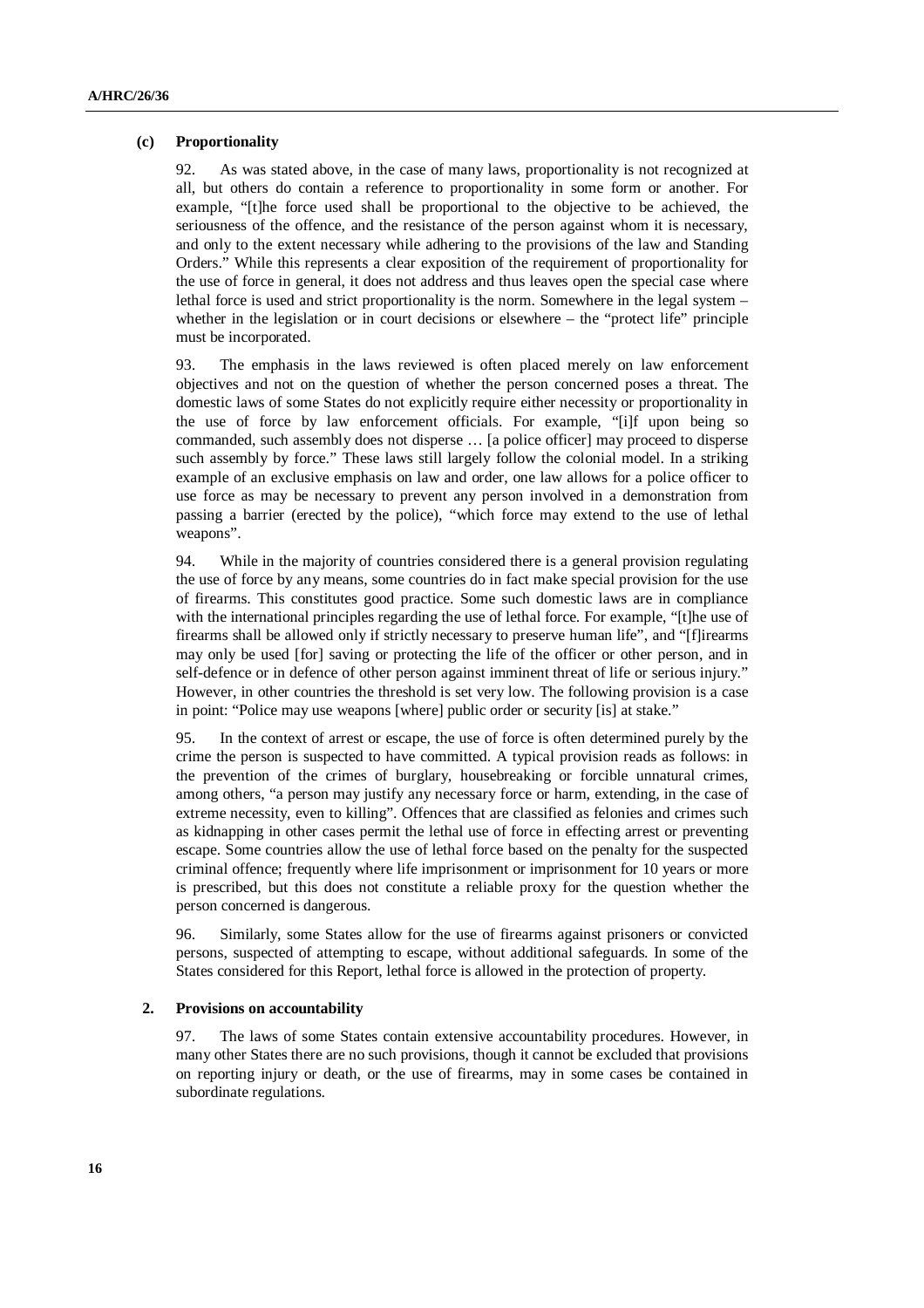98. Especially worrying, however, are laws that provide explicit immunity to law enforcement officials who have used force. These laws relate to the use of force by police generally or in specific circumstances. Despite acting outside of the scope of the law, these officials are granted lesser sentences and, at times, full immunity from prosecution. This is sometimes tied to the condition that they acted in "good faith", but often there is a blanket ousting of the jurisdiction of the courts, mostly in the context of assembly.

99. The laws of some States require that criminal prosecutions can only be instituted against law enforcement officials when authorized by some arm of the State.

100. The practical result of a lack of proper accountability regarding violations of the right to life is that a situation is created where police officers are above the law. They are in effect given the power in their subjective discretion to create a situation that is worse than a "mini state of emergency" in two important ways: under a normal state of emergency the right to life is non-derogable, and the declaration of a state of emergency is subject to strict restraints.

### **E. Less-lethal weapons**

101. The Basic Principles require States to develop and use so-called "non-lethal incapacitating weapons" where appropriate.<sup>62</sup> Given the relative lack of information on the risks associated with various weapons when the Basic Principles were drafted, it is not surprising that this reads almost like an unqualified endorsement of what today are commonly referred to in law enforcement as "less-lethal weapons". Modern developments require a more nuanced and analytical approach.

102. The increasing availability of various "less-lethal weapons" over the last few decades has been a significant development in law enforcement. Their availability can lead to greater restraint in the use of firearms and can allow for graduated use of force. However, this depends on the characteristics of the specific weapons and the context of its use.

103. The manufacture and sale of a wide variety of "less-lethal weapons" has become a veritable industry and is expanding. The weapons promoted in this category have diverse characteristics, mechanisms of injury and associated risks. They include chemical, blunt trauma, electric-shock, acoustic weapons and directed energy weapons.<sup>63</sup>

104. The problem is that in some cases "less-lethal weapons" are indeed lethal and can lead to serious injuries. The risks will be dependent on the type of weapon, the context of its use, and the vulnerabilities of the victim or victims. Innocent bystanders may also be affected where weapons cannot be directed at one individual.

105. The growing, largely self-regulated market of "less-lethal weapons" cannot solely determine policing weapons technology, especially when it could involve unacceptable human cost.<sup>64</sup> Clear and appropriate international standards are needed.<sup>65</sup>

106. There is a need for independent guidelines on the development and use of these weapon technologies, over and above standards that may be set by individual police forces or the manufacturers. Likewise, it may be necessary to place restraints on the international

<sup>62</sup> Principle 2.

<sup>63</sup> Davison, *"Non-lethal" weapons,* Palgrave, Macmillan, 2009.

<sup>64</sup> Corney, *Less Lethal Systems and the Appropriate Use of Force,* Omega Research Foundation, 2011, p. 2.

<sup>&</sup>lt;sup>65</sup> For example, Basic Principle 3.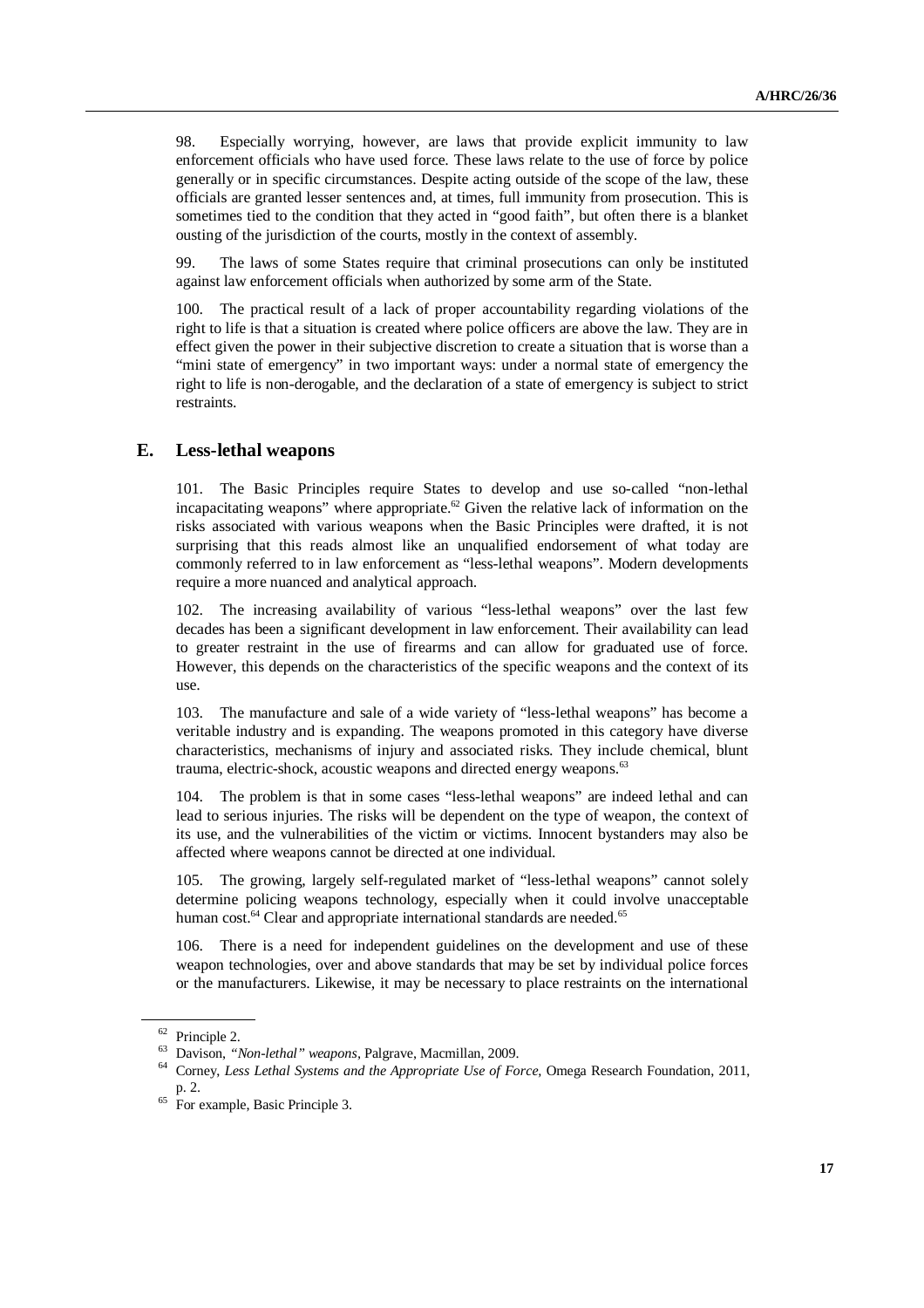trade and proliferation of these weapons. Training of law enforcement officials in the use of new weapons should be relevant, regular and integrate a human rights law approach.

107. ICRC has made the argument that the use of toxic chemicals as weapons for law enforcement should be limited solely to riot control agents, i.e. "tear gas", highlighting the risks of using other chemical agents and the strict constraints of the current international legal framework. Their concern is that the use of some toxic chemicals for law enforcement presents serious risks of death and permanent disability to those exposed, risks undermining international law prohibiting chemical weapons, and could ultimately erode the consensus against the use of poison as a weapon during armed conflict.<sup>66</sup>

# **F. Opportunities to engage in, encourage and support domestic law reform**

108. A wide range of actors are or may become involved in law reform of the kind described here. Clearly, the States in question are the main actors. However, there are also numerous other actors that can support or encourage such changes. These include nongovernmental organizations (NGOs), academics, National Human Rights Institutions (NHRIs) and international human rights supervisory bodies.

Some existing initiatives and entry points in this regard may be highlighted. The mandate of OHCHR presents an opportunity for consultation with States to encourage domestic law reform and to promote cooperation at the multinational and regional levels.

110. The United Nations Office on Drugs and Crime (UNODC) has a special responsibility to promote the Code and the Basic Principles. UNODC's field offices work in, and provide further opportunity for, law reform with States. The upcoming United Nations Crime Congresses provide excellent opportunities to take this further. The United Nations Commission on Crime Prevention and Criminal Justice presents an opportunity for further work, reform of domestic laws and the monitoring or review of implementation of the Code and Basic Principles by States.

111. ICRC, among other activities, works with governments all over the world on the development of law, building respect for the law and the protection of persons in armed conflict and other situations of violence. The Organization for Security Cooperation in Europe and the Office for Democratic Institutions and Human Rights, work in police education and training, community policing and administrative and structural reforms. The European Commission for Democracy through Law provides assistance to members on human rights and rule of law.

112. The Pan-African Parliament has the capacity to adopt model laws of to conduct studies aimed at harmonization of laws. The African Commission on Human and Peoples' Rights is seeking to build synergies with NHRIs and NGOs with experience in the area of policing and human rights in Africa. A thematic study on the right to life, conducted by the Association of Southeast Asian Nations Intergovernmental Commission on Human Rights, presents a good opportunity for reform. The mandate of the African Union Commission on International Law also provides opportunities to engage in and support domestic law reform.

113. There is a dearth of research on the law and on the practice of the use of force in many countries around the world – in many cases in those societies where such engagement

<sup>66</sup> See http://www.icrc.org/eng/resources/documents/legal-fact-sheet/2013-02-06-toxic-chemicalsweapons-law-enforcement.htm.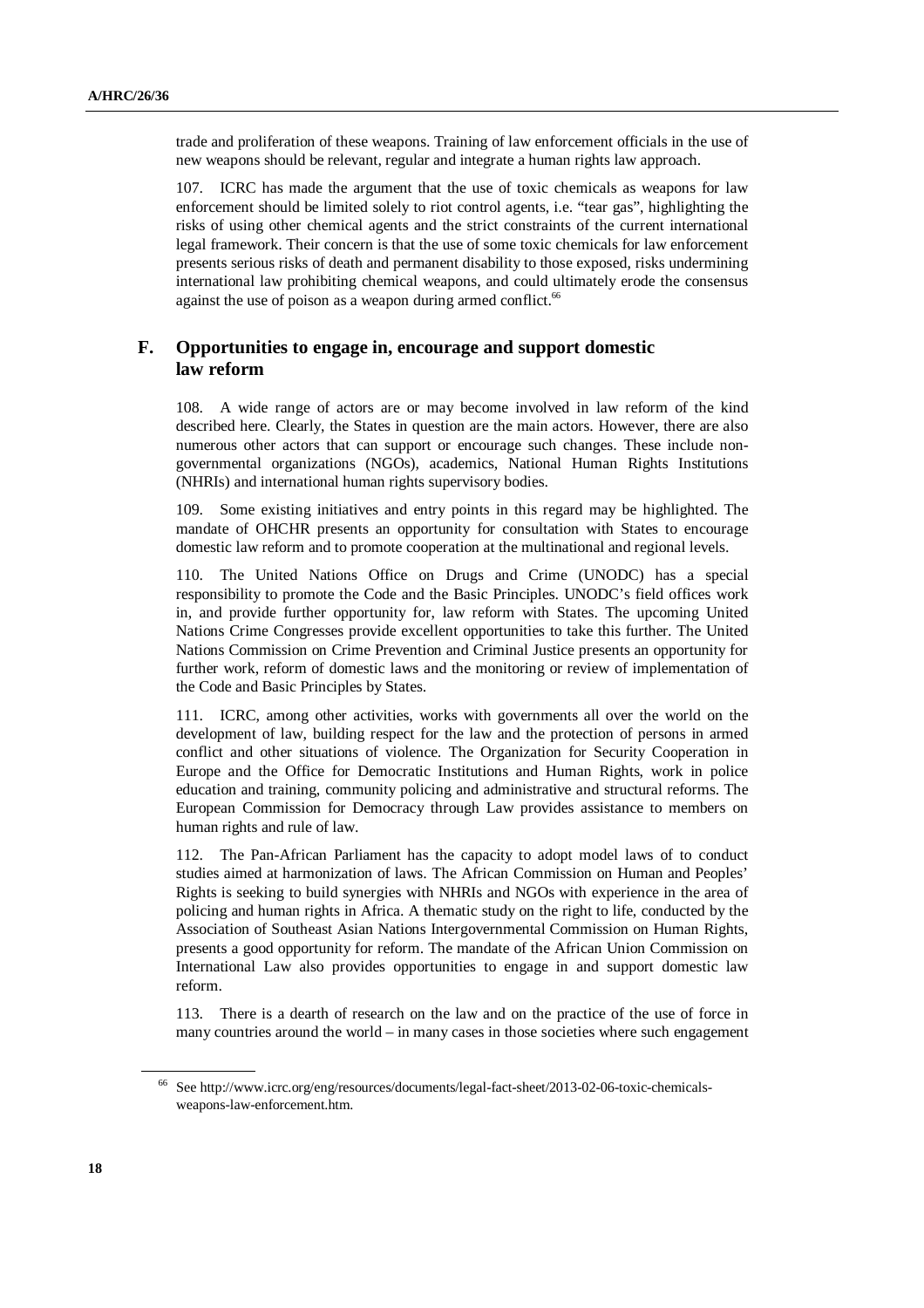is the most necessary. Local researchers should make this a priority. Moreover, law faculties and other similar institutions around the world should make sure that the Code and the Basic Principles are part of the curriculum.

114. In addition, awareness should be raised about the Code and the Basic Principles. This should be done broadly within law enforcement agencies, governments, universities, and society as a whole.

#### **G. Conclusions**

115. **There is considerable and widespread divergence between the international standards regulating the use of lethal force by law enforcement officials and accountability, and the domestic law in many countries.** 

116. **Bringing domestic laws on the use of force into line with international standards should be a top priority of States and of the international community.** 

117. **As a starting point, all States should be asked the question whether their laws, seen as a whole, recognize the "protect life" principle.** 

#### **H. Recommendations**

 **1. To the United Nations** 

118**. United Nations bodies involved in human rights monitoring, including treaty bodies, special procedures and the Universal Periodic Review, should closely scrutinize the laws and practices of States. There should also be scrutiny of mechanisms for accountability of law enforcement officials, in law and practice. The failure of a State to put into place a legal framework for the use of force by law enforcement officials that complies with international standards should be identified as a violation of the right to life itself.** 

119**. The Human Rights Committee should consider undertaking another General Comment on the right to life. The Human Rights Council should consider appointing an expert body to develop standards and guidelines on the range of less-lethal weapons that would allow for a differentiated use of force consistent with international rules and standards.** 

120. **The United Nations should engage with regional, as well as domestic, human rights initiatives, including academia, as entry points in order to ensure greater compliance with and knowledge of the international standards.** 

 **2. To States** 

121**. Domestic laws regulating the use of force by law enforcement officials, where necessary, be brought in line with international standards. These reforms should not be limited to legislation alone, and include operational procedures and instruments for training.** 

122**. Proper consideration should be given to whether law enforcement officials are properly trained and equipped to prevent situations where the need for the use of force may arise, particularly when monitoring assemblies.** 

123**. There should be a focus on effective independent accountability mechanisms. This should be done in consultation with NHRIs or ombudsman offices and civil society.**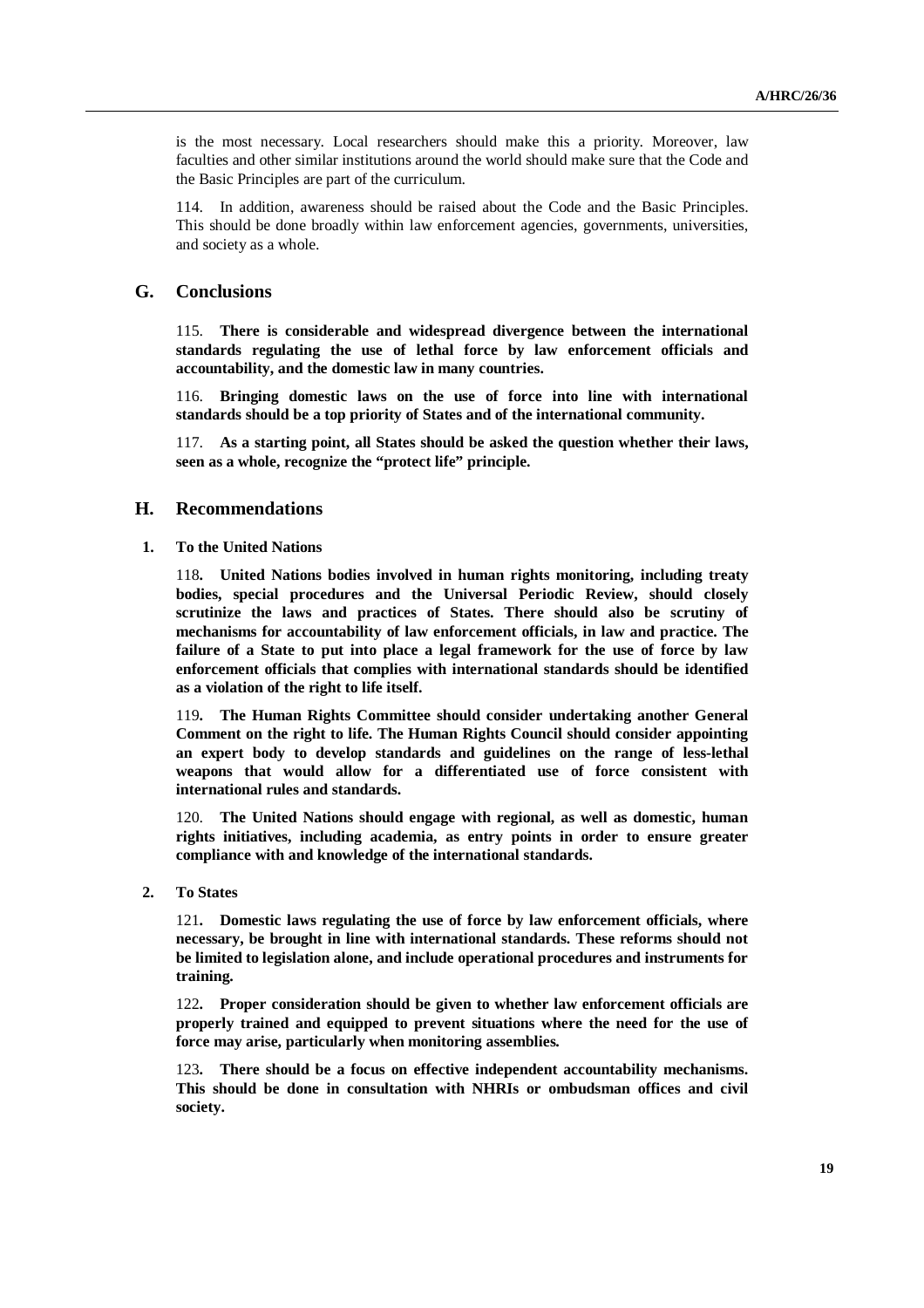124. **States must make their laws on the use of force publicly available.** 

125. **States should not use emergency situations or terrorist threats as a pretext to erode the right to life by granting unchecked powers to use force to their law enforcement officials.** 

 **3. To regional bodies** 

126. **The right to life should be a top priority for regional human rights systems. The emerging systems should link up with the United Nations and with other regional systems in this regard.** 

127. **Regional bodies should engage with subregional bodies that have particular insight into the law and practice of States in the region, with a view to bringing about necessary law reform. Partnerships should be created to promote necessary reforms.** 

128. **Regional bodies should monitor domestic laws on the use of force and accountability mechanisms, and consider adopting resolutions on strengthening these mechanisms.** 

 **4. To National Human Rights Institutions** 

129. **NHRIs must make the protection of the right to life a matter of priority. In this context they must establish to what extent the domestic laws comply with international standards, and work towards law reform where necessary.** 

 **5. To NGOs and civil society** 

130. **NGOs and civil society should engage with States on the applicable laws, and use all available entry points on the international front (such as shadow reports) to raise problems that are encountered with the status quo.** 

131. **University-based and other researchers across societies should make the study and teaching of the rules on the use of force a priority.** 

 **6. To donors** 

132**. The need to bring the domestic law in line with international standards should be a priority for those who provide financial and other assistance to States.**

# **III. Remotely piloted aircraft or armed drones and emerging autonomous weapons systems**

133. The mandate has engaged with the Human Rights Council and the General Assembly on the issues raised by remotely piloted aircraft or armed drones over a number of years, $67$  and has recently also done so on autonomous weapons systems (or lethal autonomous robots (LARs)).<sup>68</sup> While neither system has a human physically in the aircraft, in the case of armed drones, there are at least human operators on the ground taking decisions on who to target and when to release deadly force. Autonomous weapons systems have not yet been deployed, but if that were to happen, these weapons platforms, once

<sup>67</sup> A/HRC/4/20/Add.1 pp.245-246, 359; A/HRC/11/2/Add.5 p. 32; A/HRC/14/24/Add.6, paras. 79–86; and A/HRC/20/22/Add.3 para. 81. See also General Assembly documents A/65/321; A/68/382 and Corr. 1; A/68/389.

<sup>68</sup> A/HRC/23/47 and A/65/321.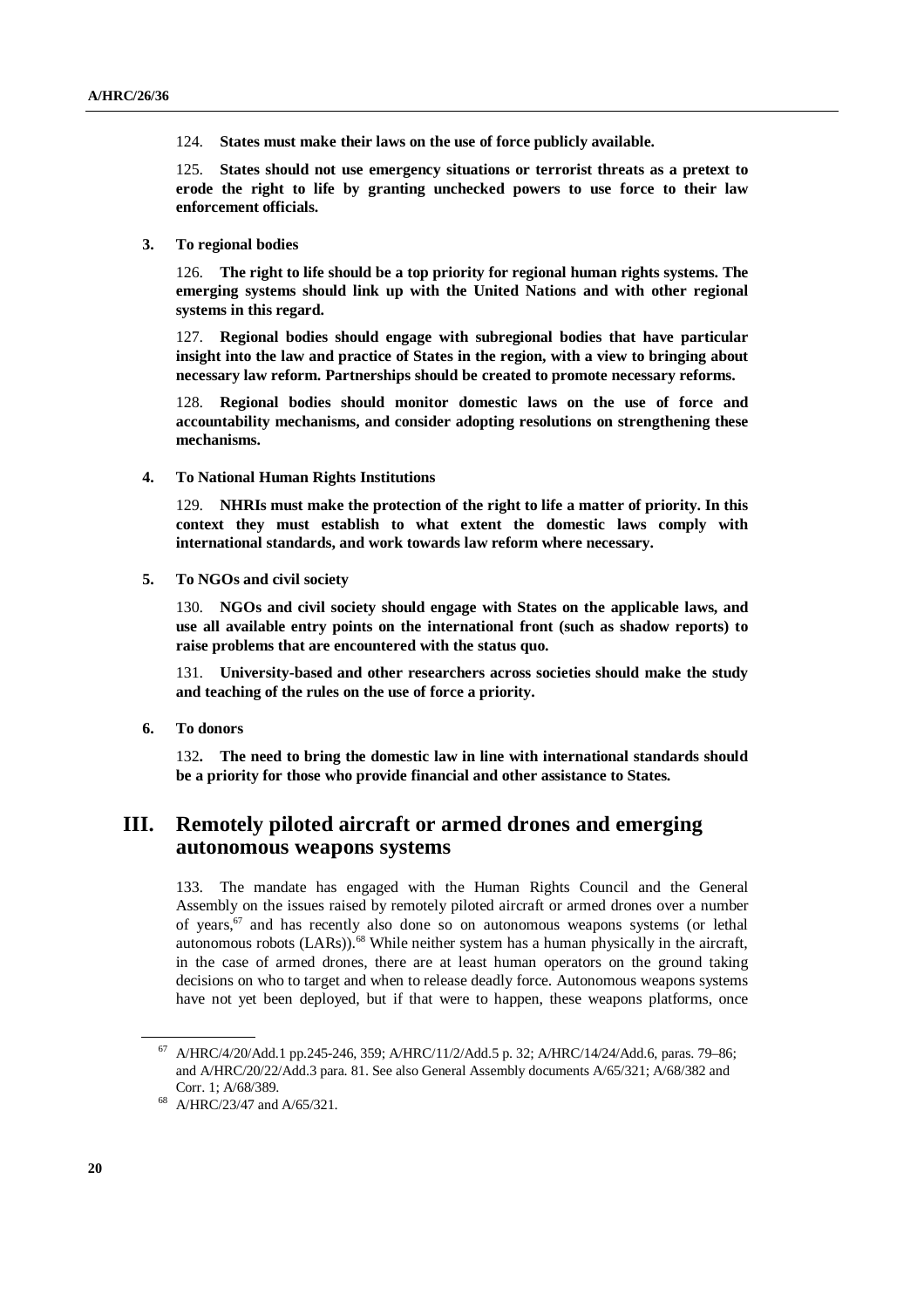activated, will select and engage targets in an autonomous way, without further human intervention. The debates in the Human Rights Council thus far on these issues have been fruitful and productive. The Council has also recently adopted a resolution to organize an interactive panel discussion of experts on the topic. $69$ 

134. Both armed drones and autonomous weapons systems raise complicated questions and issues of international humanitarian law as well as human rights – and in particular right to life – issues. The detailed arguments made in earlier Special Rapporteur reports to the Human Rights Council and the General Assembly will not be repeated here. However, the current moment seems to provide a good opportunity to make brief comments.

#### **A. Remotely piloted aircraft (or armed drones)**

135. It has been more than 10 years since the first reported armed drone strike in Yemen outside the scope of a traditional armed conflict, took place, on 3 November 2002.<sup>70</sup> Since then, and as at February 2014, according to some sources, a minimum estimate of 2,835 individuals have been killed in drone attacks in Pakistan, Yemen and Somalia alone.<sup>71</sup>

In some cases, such armed drone attacks may have been subject to and conformed with the rules of international humanitarian law (IHL), while in others there are serious concerns that they may not have met the IHL requirements. Some attacks also may not have occurred within the confines of an armed conflict, and as such should be measured by the more stringent requirements of international human rights law, which they almost certainly did not meet. There are also cases where there is genuine uncertainty. While there is agreement on most aspects of the international legal framework that is applicable to armed drones, there are some areas where its interpretation is still being debated.

137. Legal uncertainty in relation to the interpretation of important rules on the international use of force presents a clear danger to the international community. To leave such important rules open to interpretation by different sides may lead to the creation of unfavourable precedents where States have wide discretion to take life and there are few prospects of accountability. Such a situation undermines the protection of the right to life. It also undermines the rule of law, and the ability of the international community to maintain a solid foundation for international security.

138. To contribute towards a stronger global consensus on the regulation of armed drone strikes (by international law), it is proposed that the Council, among other relevant bodies, consider expressing its views on the applicable legal framework on drones, as has to some extent already been done by the General Assembly.<sup>72</sup>

139. The intervention by the European Union  $(EU)$ ,<sup>73</sup> with which the United Kingdom aligned itself,<sup>74</sup> during the debate in the Third Committee of the General Assembly, in

 $^{69}$  A/HRC/25/22, para. 4.

<sup>70</sup> E/CN.4/2003/3, para. 39.

<sup>71</sup> See http://www.thebureauinvestigates.com/category/projects/drones/.

<sup>72</sup> On 18 December 2013 the General Assembly adopted by consensus resolution 68/178, which in para. 6 (s) urges States "to ensure that any measures taken or means employed to counter terrorism, including the use of remotely piloted aircraft, comply with their obligations under international law, including the Charter of the United Nations, human rights law and international humanitarian law, in particular the principles of distinction and proportionality".

<sup>&</sup>lt;sup>73</sup> See http://webtv.un.org/watch/third-committee-27th-meeting-68th-generalassembly/2777317047001/#full-text, at 1:30:10; and European Parliament Resolution on the use of armed drones (2014/2567(RSP)).

 $^{74}\,$  See http://webtv.un.org/watch/third-committee-27th-meeting-68th-general-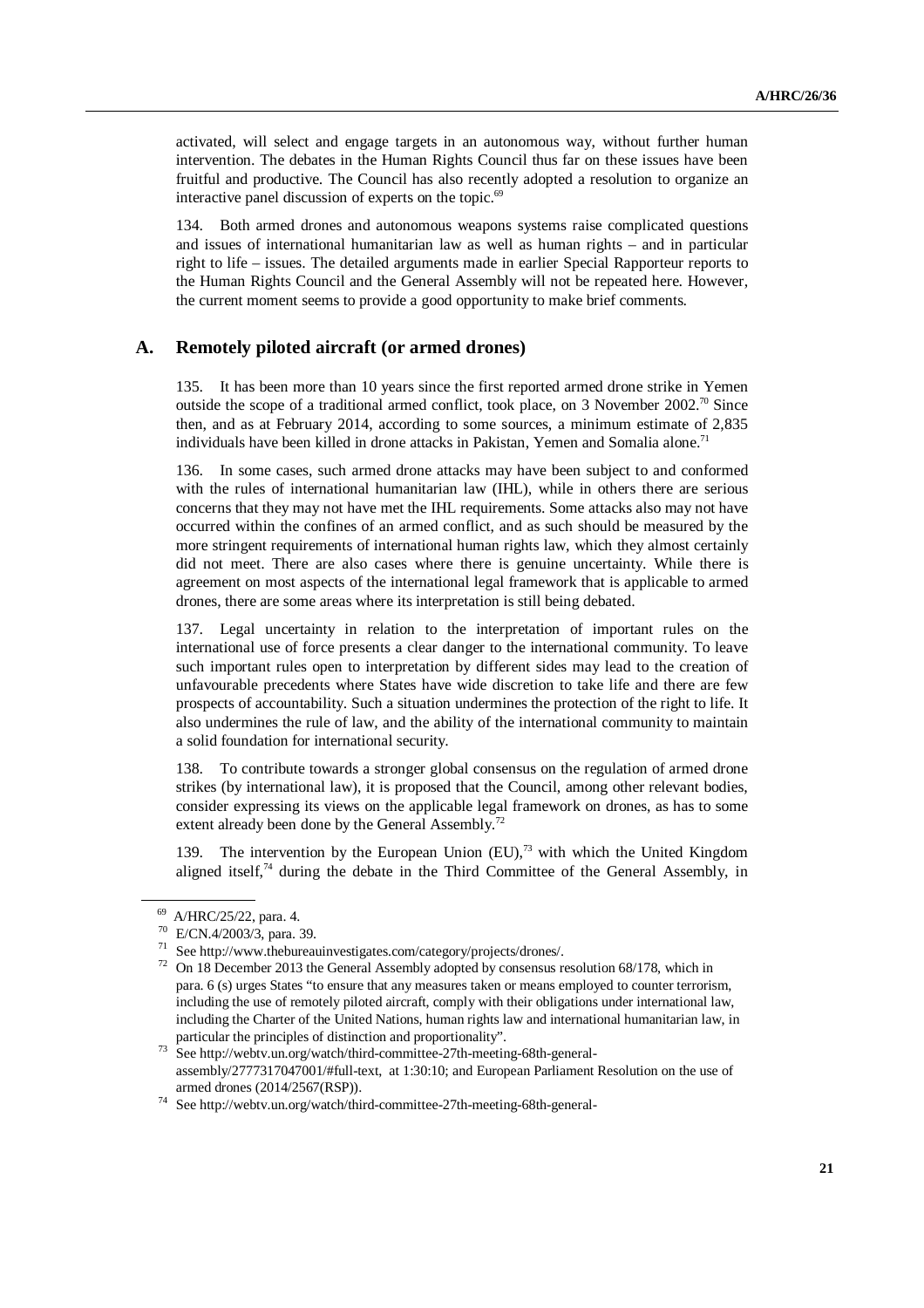October 2013, on the report by the Special Rapporteur, provides an important point of reference. The EU expressed its view that:

 (a) The current international legal framework is adequate to govern drone strikes;

 (b) The right to life can only be adequately protected if all constraints on the use of force set out by international law are complied with;

 (c) International central norms on the use of force must not be abandoned to suit the current use of drones;

 (d) There should be transparency surrounding all drone operations to enhance accountability.

140. The above is a minimalist position. An intervention by the Council in similar terms, to which the following point may be added, will help to narrow down at least the outer limits of the debate:

 (e) Outside of the narrow confines of armed conflict, any killing must meet the requirements of human rights law, and be strictly necessary and proportionate.

#### **Recommendation**

**141. The Human Rights Council should express its views on how the relevant normative framework applies to remotely piloted aircraft or armed drones, setting out the basic interpretations of international law that it considers to be applicable.** 

### **B. Autonomous weapons systems**

142. Not much time has elapsed since the Council considered the issue of autonomous weapons systems in May 2013.<sup>75</sup> With commendable speed, the issue has been taken up by various United Nations bodies. It was amongst other things considered by the First Committee of the General Assembly<sup>76</sup> and the Office of Disarmament Affairs of the United Nations.<sup>77</sup> The United Nations Institute for Disarmament Research has also initiated an expert process.

143. Perhaps most visible in Geneva was the fact that the State parties of the Convention on Certain Conventional Weapons agreed to place the issue on their agenda in May 2014.<sup>78</sup> This is to be welcomed as an important and serious step forward.

144. While the issue of autonomous weapons systems is clearly among other things a disarmament issue, and needs to be addressed in that context, it also has far-reaching potential implications for human rights, notably the rights to life and human dignity, and as such it is also a human rights issue. Based on the experience with armed drones, there is also a danger that such weapons will be used outside the geographical scope of established armed conflicts. Autonomous weapons systems therefore should remain on the agenda of the Council. It will lessen the chances for the international community to find a sustainable

assembly/2777317047001/#full-text at 1:48:36.

<sup>75</sup> A/HRC/23/47.

<sup>76</sup> See http://www.stopkillerrobots.org/2013/10/unga2013/.

<sup>77</sup> For example, www.un.org/disarmament/content/spotlight/index\_2013.shtml; and

www.un.org/disarmament/special/meetings/firstcommittee/68/pdfs/TD\_29-Oct\_CW\_Netherlands.pdf. <sup>78</sup> See http://www.reachingcriticalwill.org/news/latest-news/8583-ccw-adopts-mandate-to-discusskiller-robots.